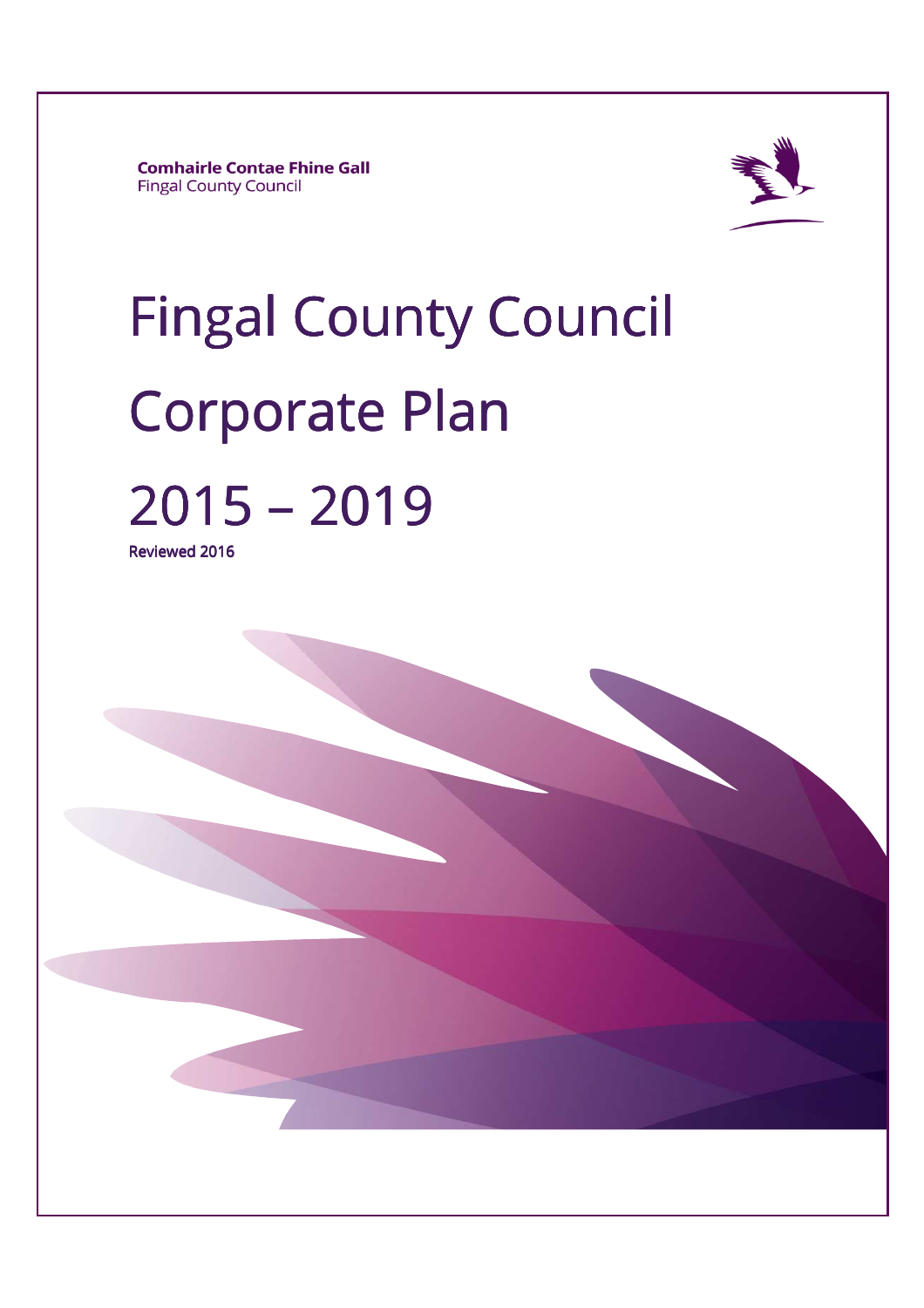## Corporate Plan Review 2016

Fingal County Council adopted it's Corporate Plan following the statutory process in March 2015. At the time, the process of developing the Local Economic and Community Plan (LECP) for the county was underway though had not yet been concluded. In Guidance issued by the Department of the Environment, Community, Heritage and Local Government, Local Authorities were asked to commit to reviewing their Corporate Plans following the adoption of their LECPs. The Fingal Corporate Plan contained this commitment.

Fingal's LECP was presented to the Council and adopted in December 2015. Following it's adoption, and in line with the commitment given in the Corporate Plan, the Members of the Corporate Policy Group and the Members of the Council initiated a review of the Corporate Plan in March 2016.

The Review process included an internal consultation with Council Members, Strategic Policy Committees and Staff and an external consultation through the Council's public consultation portal and the PPN.

The review, in reflecting the changing external and internal environments for the organisation, has produced a number of revisions and updates to some elements of the Plan but has focussed primarily on redrawing and restating the Core Values and Strategic Objectives of the Council as we embark on the remaining 3 years of this Council's term.



Paul Reid

Paul Reid Darragh Butler



Chief Executive Mayor of Fingal County Council (2016 / 17)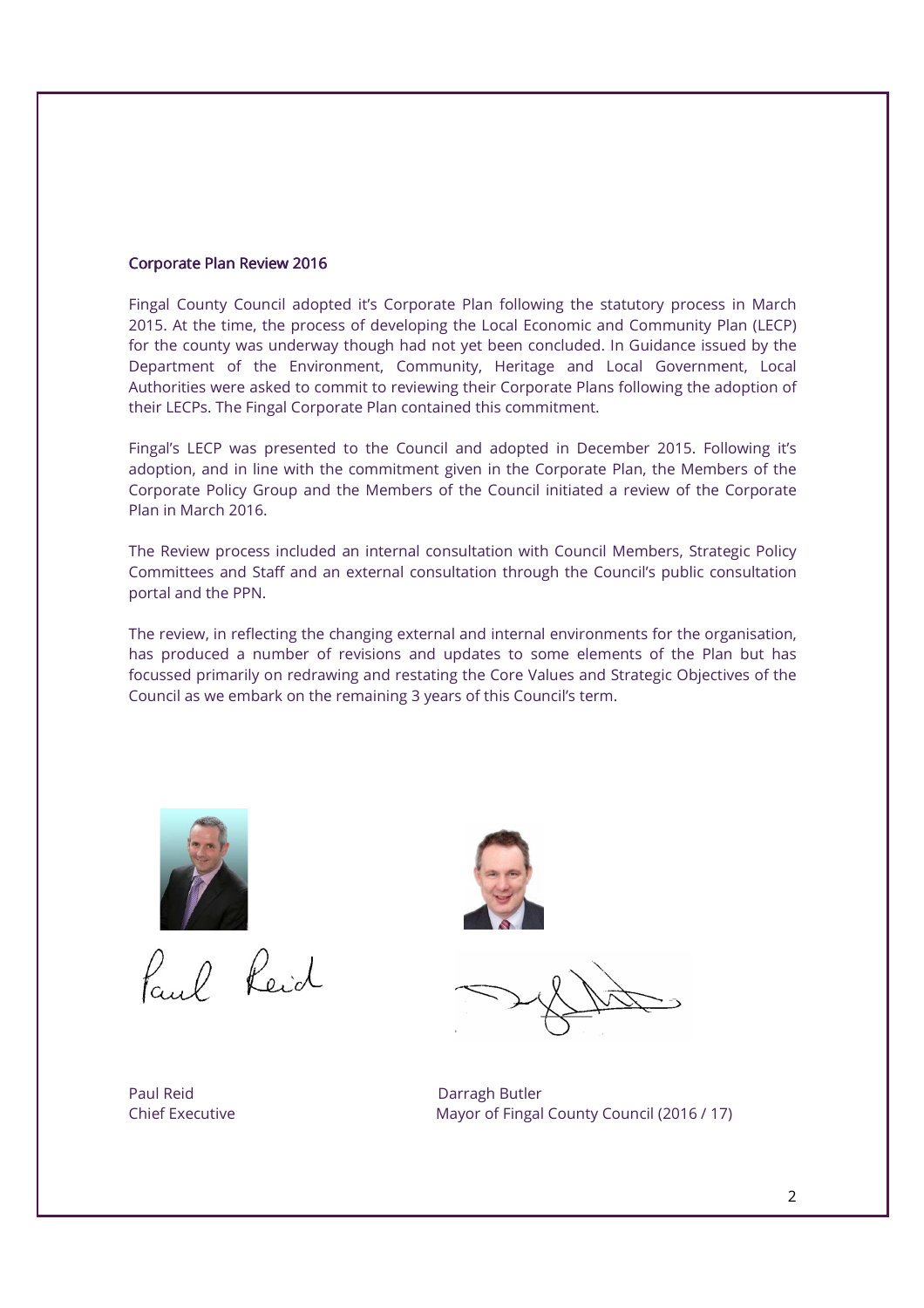## **Original Introduction**

Since earlier this year, with the assistance of the newly elected Council, we have been embarking on the implementation of the most far-reaching changes in local government since the establishment of local government structures in 1898. These changes embrace all key aspects of local government – structures, functions, governance, operational efficiency and funding. We will continue to keep all stakeholders appraised of progress on an ongoing basis.

The reforms underway aim to transform local authorities to be 'the main vehicle of governance and public service at local level – leading economic, social and community development, delivering efficient and good value services, and representing citizens and communities, as effectively and accountably as possible. $i^1$  It is acknowledged that local government has been ahead of most sectors in the changes it has made to reduce costs and drive efficiencies and the changes underway aim to build on this and improve the level of confidence in the local government system generally, with a view to positioning it to undertake a wider role in the future. Essential to this strategic vision is the enhancement of the capacity of local government in promoting economic development and social progress, including the well-being of communities, supporting job creation efforts and economic recovery.

This Corporate Plan is a strategic framework for action for the tenure of the Council and sets out our vision for Fingal.

Our Mission Statement aptly describes a forward looking dynamic Council which is fully committed to delivering services to communities in the best and most efficient way possible. 'To be the place of choice to live, work, visit and do business in Ireland'. This is reflected through a wide range of strategic assets supporting vibrant communities, prosperous businesses and tourism. The plan will extend from 2015 – 2019 and represents a journey that will leave us all confident that the people we serve will be the better for our efforts in five years' time.



 $\rho_{\rm cl}$ 

Paul Reid Mags Murray

-



MODS MUAAD

Chief Executive Mayor of Fingal County Council (2014 / 15)

<sup>&</sup>lt;sup>1</sup> 'Putting People First, An Action Programme for Effective Local Government' October 2012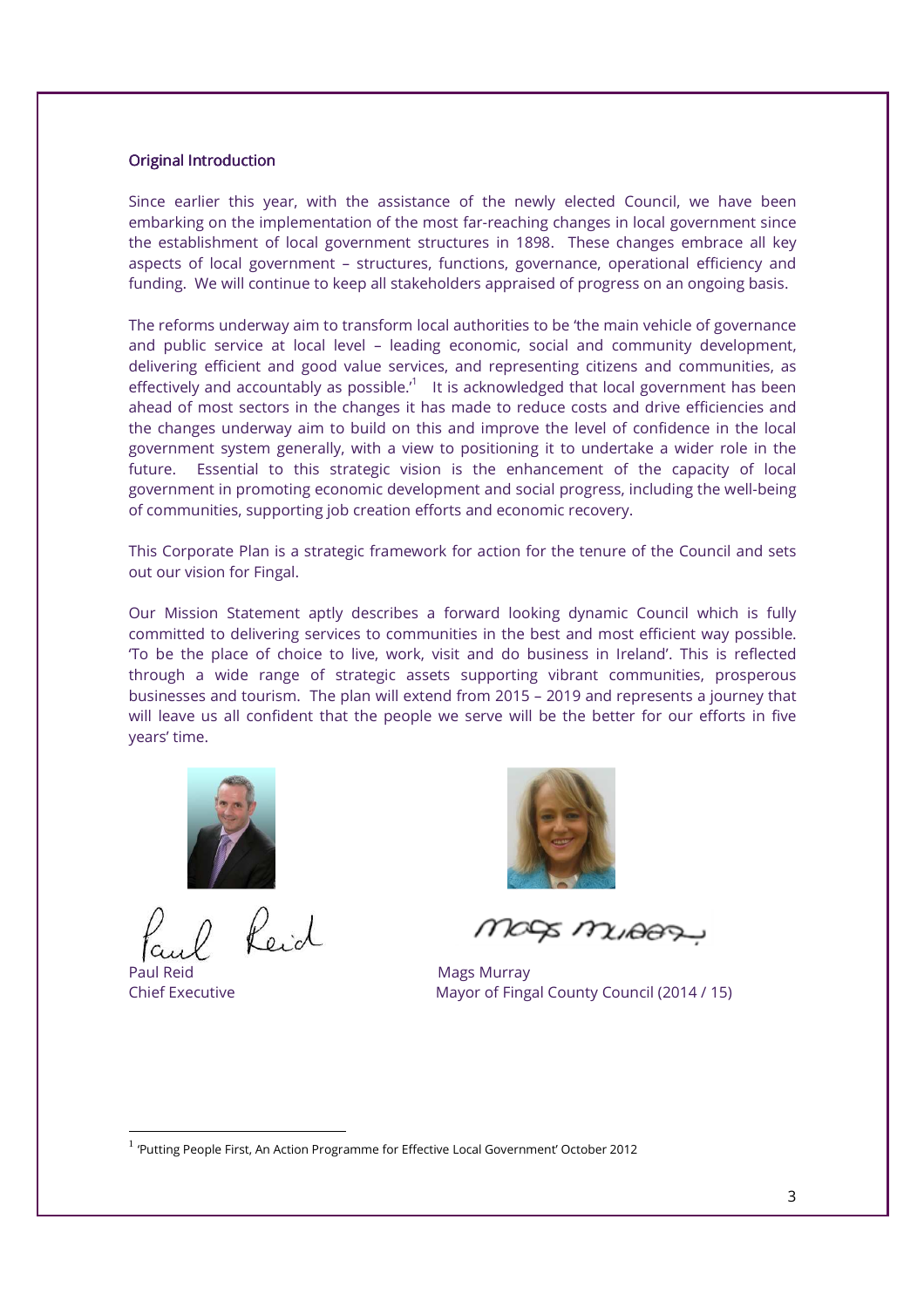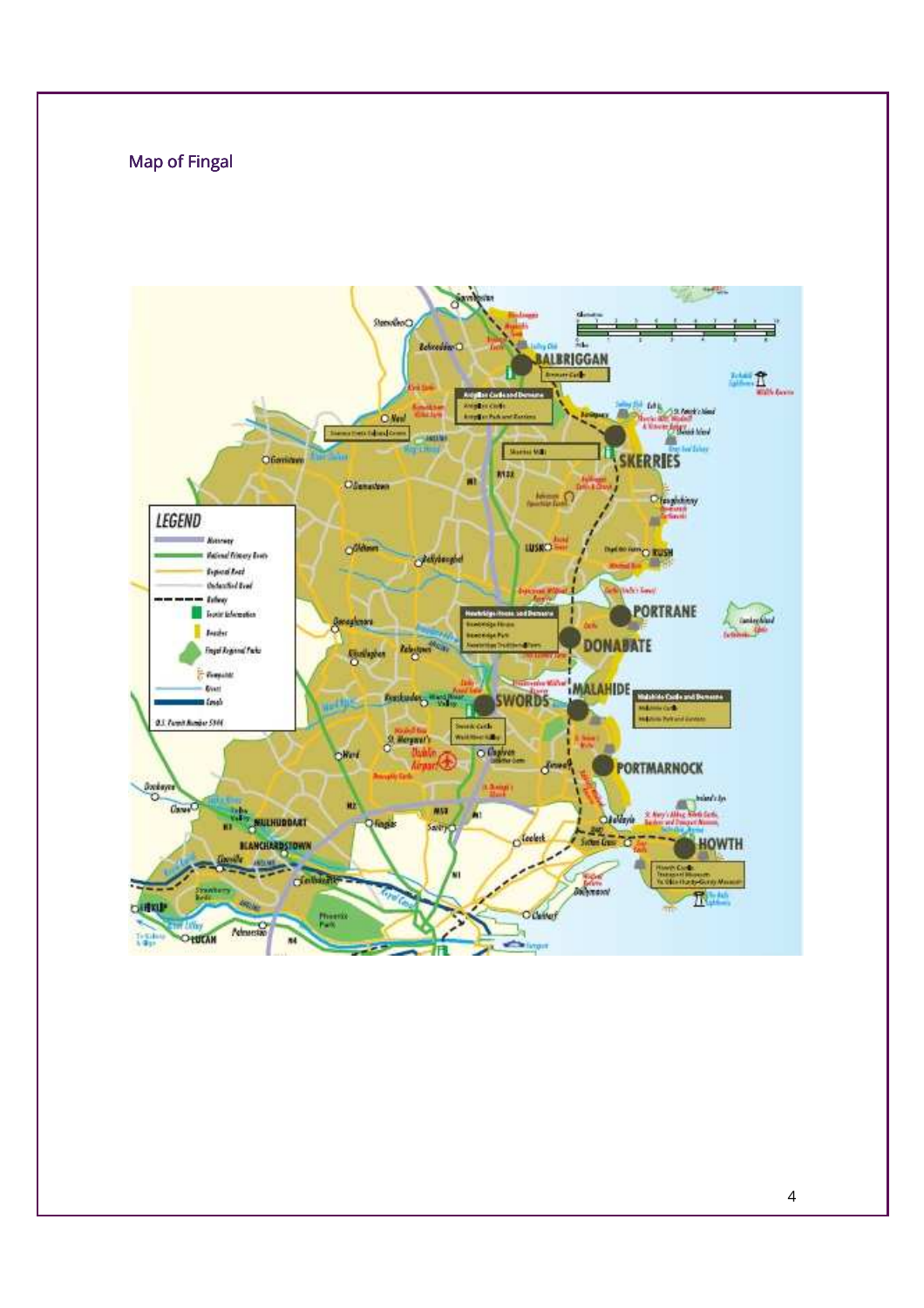## Fingal in Context/Operating Environment

Fingal is a highly attractive place to live, work, visit and to do business. It comprises a geographical area of 450 sq.km. (173 sq. miles) stretching from Balbriggan to Blanchardstown and over to Howth. The area is defined by the diversity of its landscape and includes Howth and Liffey Valley which are protected by SAAO and Natura 2000 designations. It has rural, urban and suburban locations all rolled into one county. There is 88km of coastline stretching from Kilbarrack to Balbriggan, three large protected estuaries and salt marsh habitats and 13 major beaches.

Fingal is a place of rich cultural heritage and has developed some of the major assets of the county as visitor attractions including Ardgillan Castle, Newbridge House, Malahide Castle & Gardens and Skerries Mills. The development of the Swords Cultural Quarter will be a welcome addition to our heritage and rich tradition in arts and culture. This has been supported by Fingal County Council in establishing the Draíocht Arts Centre in Blanchardstown and the Seamus Ennis Cultural Centre in Naul. Community participation through residents associations, tidy towns groups and community groups are all an invaluable part of the development of Fingal.

The county has many economic advantages on our doorstep. The Port Tunnel, road and rail infrastructure, our proximity to Dublin City and our location on the Dublin-Belfast Economic corridor will contribute to future growth in the County. Dublin Airport offers one of our best strategic advantages and is a significant economic hub in Fingal.

The County has its own Institute of Technology in Blanchardstown (ITB) and has forged very good links with Dublin City University. The ITB will form part of Dublin Technological University (DTU) during the lifespan of the Corporate Plan.

Local government is close to the citizen and Fingal County Council provides a wide range of services and facilities from roads infrastructure to parks, open spaces, community centres, libraries and housing.

### **Population**

Fingal County Council celebrated 20 years in existence in 2014. During this time the population of the County has grown from 167,683 (Census 1996) to 296,294 (2016 census). Data shows that Fingal is the fastest growing County in Ireland, and four of the top 10 fastest growing areas nationally are located in the County. This will place further pressure on services but will also represent an opportunity and economic asset.

### **Households**

From Fingal's annual house count survey conducted in July 2014 it is estimated that there are 102,647 residential units in the County. This can be broken down into 96,049 residential units in urban areas and 6,598 in rural areas including villages.

In mid-2014 there were over 1,000 units at various stages of construction. In addition, there were over 12,000 units with planning permission throughout the county which had not started construction. There is sufficient zoned land to accommodate, approximately, a further 31,000 units.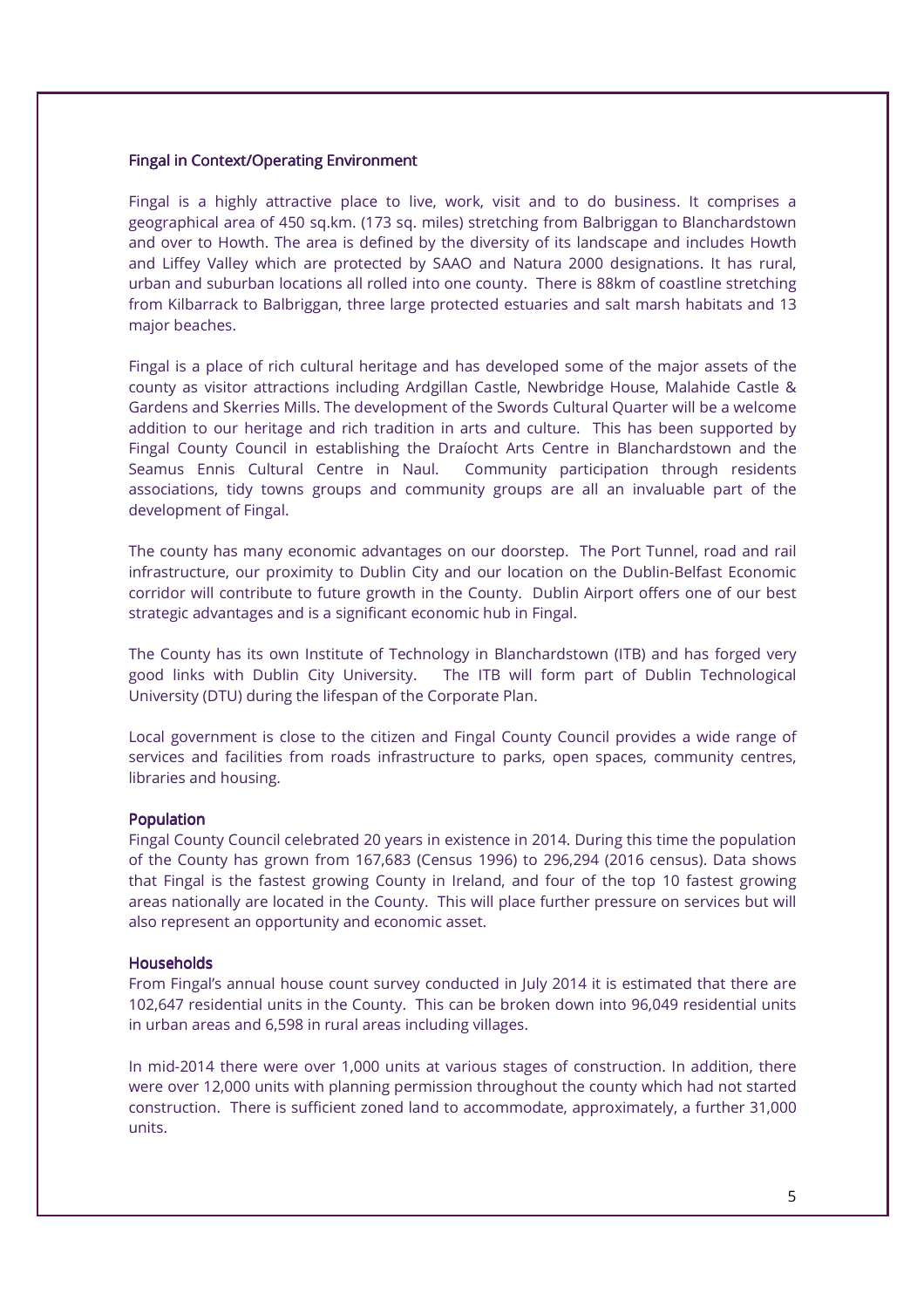The Regional Planning Guidelines set the housing targets for the Greater Dublin Area. The current targets indicate Fingal should have 142,144 units by 2022.

### **Businesses**

The number of active businesses in Fingal is determined from the Council's rate base. Table 1 shows the number of rateable businesses has continued to increase since 2014.

### Table 1

|                            | 2014 | 2016' |
|----------------------------|------|-------|
| <b>Rateable Businesses</b> | 5876 | 6.004 |

#### **Economic Profile**

The County is renowned for its horticultural and agri-business sector. We have some of the best producers in the country who export as far away as Asia and other global markets. It is a strategic priority of this Council to support businesses in the further development of this sector. Internationally we will continue to provide an environment to attract high level foreign direct investment and encourage indigenous companies to grow. This will be a priority over the next 5 years. The County is a major employer across all sectors with a strong supply of zoned land both industrial and residential. We have established a strong industrial base, with recognised clustering of various business sectors and we will continue to develop and promote Fingal as a place to do business.

#### Zoned land

The Fingal Development Plan 2011-2017 breaks the county into 21 different zoning types. The entire county is covered by a designated zoning. There are essentially four broad zonings, each broken down into sub-categories. The four broader zoning types can be categorised as Economic, Residential, Mixed Use/Other and Rural and Recreation. The Development Plan is under review at the time of the Review of this Corporate Plan.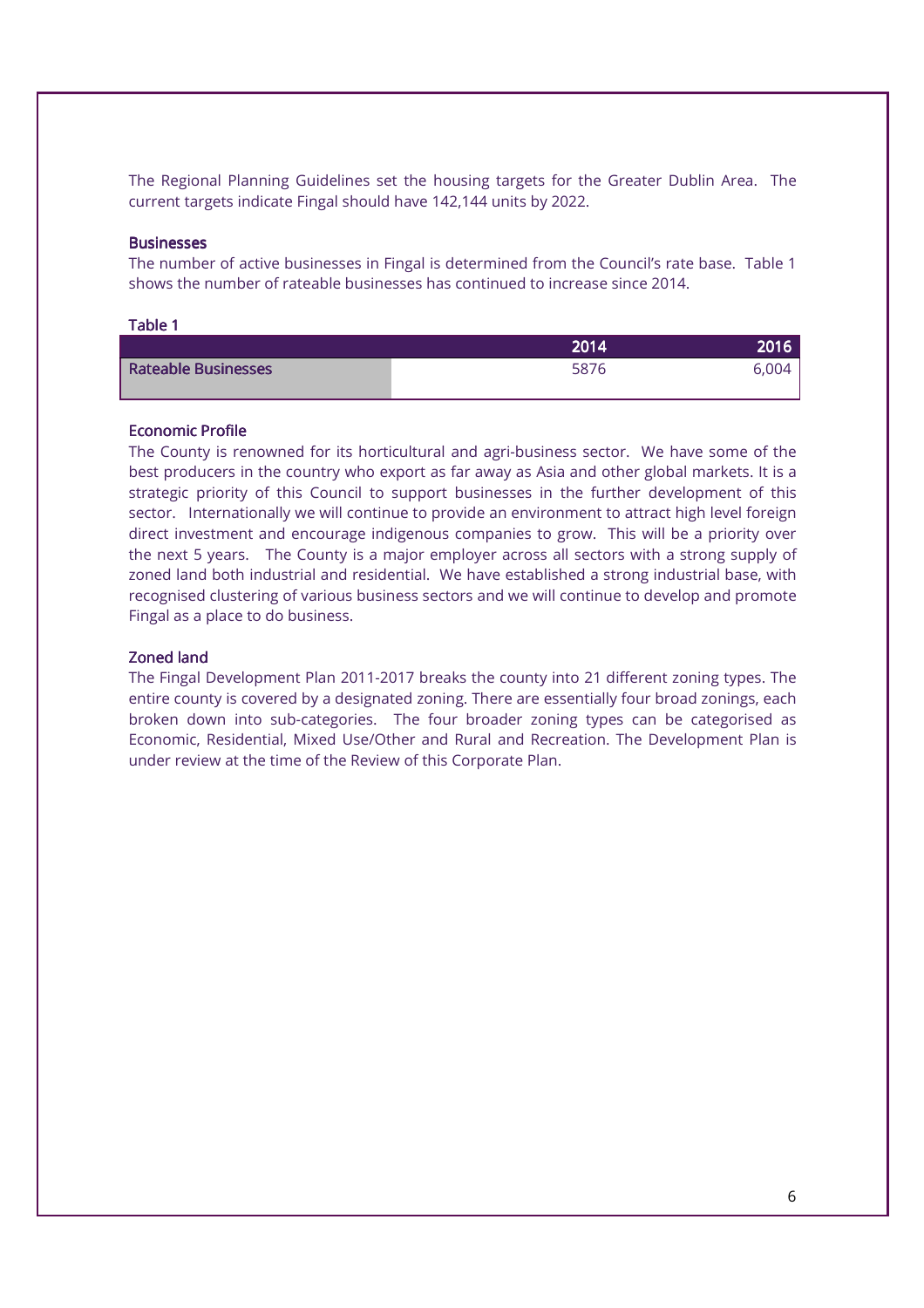## **Operating Environment**

### External Environment

An analysis of the external factors helps to inform on some of the development of key objectives -

Political – Some of the strategic priorities for the council have been set out in recent Government Legislation and Programmes. Specifically, "Putting People First, Action Programme for Effective Local Government" and the Local Government Reform Act 2014 have set out many initiatives to strengthen the working of Local Government. These set out the need for a strengthened collaboration between the Executive and the Elected Members in areas of economic, community and local development.

The Dublin Region Action Plan for Jobs was launched in early 2016 and is now in the implementation phase. Fingal County Council will work with the various stakeholders involved to maximise the local economic and social impact of this and other policy initiatives.

There is also a strategic opportunity to capitalise on the renewed focus on tourism across the Dublin Region and this will benefit from redoubled policy emphasis at a local level. This offers considerable potential for Fingal, particularly in light of the County's complementarity to Fáilte Ireland's Breadth of Fresh Air campaign.

From an international perspective, the chief political threat relates to the fall-out from the UK's recent vote to leave the EU. Fingal will remain vigilant to developments in this area and work with local and national stakeholders to minimise risks and capitalise on emerging opportunities.

Economic – National and international economic trends influence enterprise development in Fingal and our ability to attract foreign direct investment to the County. Ireland is now ahead of planned fiscal targets and the road to recovery in the Irish economy is underway. Unemployment is at its lowest level since 2008 at 8.3% and is expected to fall further. Employment growth has continued and there are now over 2 million people at work in the Irish economy.

The 2006 and 2011 census shows that unemployment rates in Fingal reflect the national position and more recent figures shown that unemployment remains a challenge.

Fingal has established clusters in a range of areas including technology, life sciences, aviation and agri-food. In an era of increasingly mobile foreign investment a key concern will be to ensure the ongoing competitiveness of Fingal as an international investment location. The delivery of actions in the context of this plan will be cognisant of potential implications for competitiveness.

Social - Fingal is ethnically diverse, almost 22% of the population identifying with an ethnic group other than white and Irish. We have a young, well-educated and growing population which positions us well to continue to be a dynamic County. Creating the environment to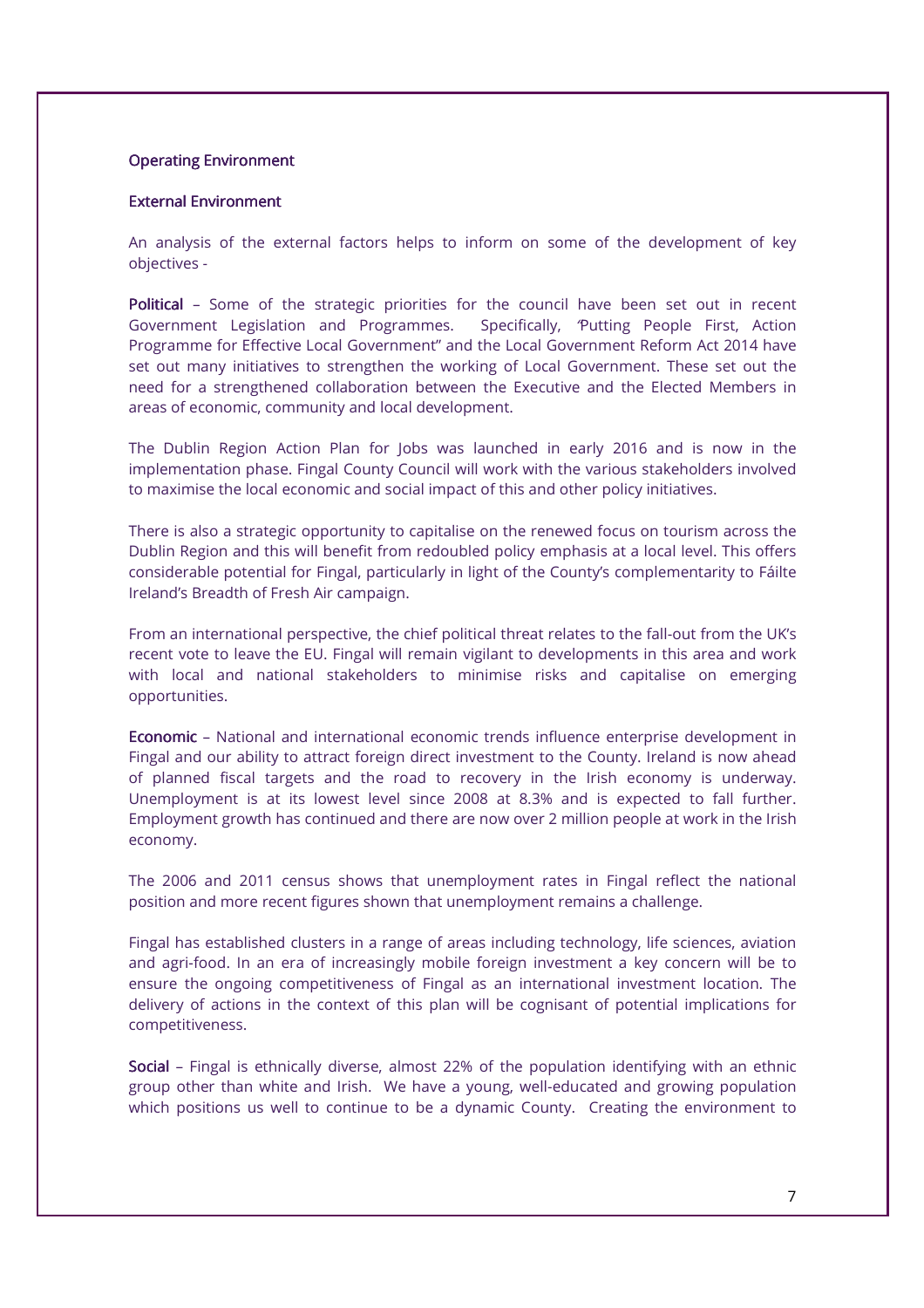increase employment in Fingal is a key objective of this Council and will assist in meeting the integration challenge.

Technological - embracing new developments in technology will mean Fingal County Council is ready to deliver more online services, Open Data and use communication channels such as social media better in order to keep our citizens informed and allow them access services as effectively as possible.

Environmental – the management and regulation of the environment and meeting targets in emissions, resource use and protection, water and air quality, noise pollution etc are a significant responsibility in the Council's functions

Financial – While the national economy and government finances continue to recover, the financial position of the organisation continues to be constrained in a way that significantly affects our budgetary decision-making and financial capacity.

**Legal –** increasingly complex legal and regulatory environment being generated in the context of EU regulation, compliance, environment, governance, health and safety and the reformed structures of the Local Government system continue to present challenges to our capacity to respond, anticipate and implement

## Internal Environment

To deliver on the objectives set out in this Plan, the necessary organisational capacity, structures and resources must be put in place. Staffing levels, financial resources and measurement against targets will be key to delivering objectives. The principle influences will be the following internal factors -

**Reform Programme –** The impact of the reform programme set out in Putting People First continues to present challenges in delivering on economic, enterprise and community development, governance changes, increased numbers of Councillors and working through the transition of Water Services. These challenges and the organisational capacity required to deliver on them continue to be developed.

Work Force Planning - The Impact of new demands, public expectations and reforms has been significant on a reducing work force. Staffing level have recently stabilised with removal of the moratorium and the issuing of a delegated sanction for recruitment at certain grades. A robust approach to Work Force Planning and an effective organisational structure that ensures staffing levels and approaches to work are continually reviewed and assessed will be essential.

Staff Support & Development - The loyalty, commitment and flexibility demonstrated by staff during very difficult recent years is recognised. As the internal environment now improves, it will be essential that staff are supported, developed and enabled to continue to contribute and play their part in delivering objectives.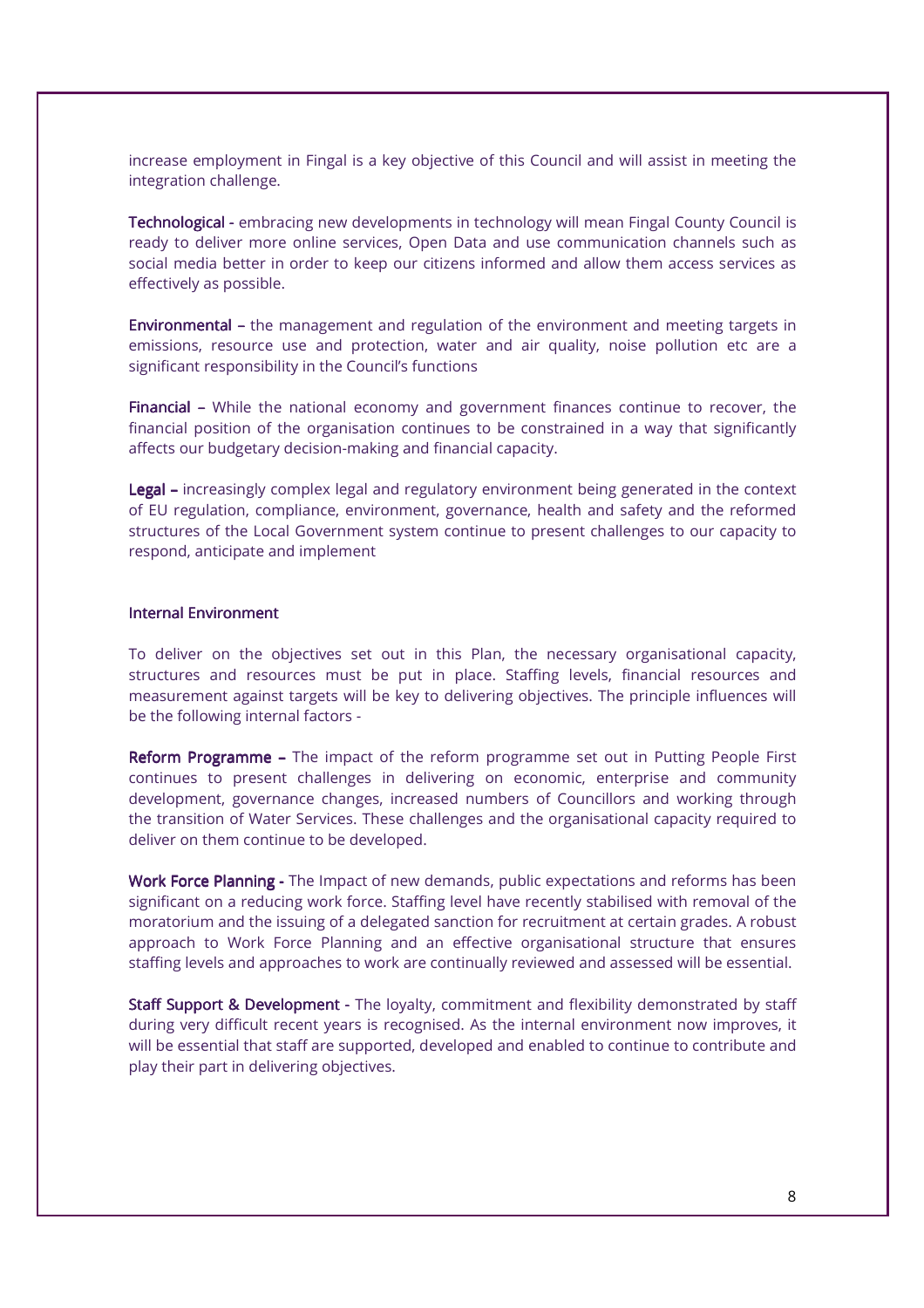The Performance Management and Development System, development of the competencies framework and staff wellbeing initiatives will be critical to the organisations success in the future.

Efficiency, Effectiveness & New Ways of Working - While much has been achieved in improving efficiency, there remain opportunities in the development of shared services, digital technologies, work practice and structural improvements, customer service approaches, procurement and through the development of our work force to maximise the potential of our organisation.

Performance Measurement & Reporting - Improved governance arrangements and public expectations following the introduction of the local property tax are bringing an increased focus on performance and on the value for money being delivered. Current monthly Chief Executives Report, the National Service Indicators, Budgetary and Annual Reporting arrangements all provide opportunity to report on performance. The Performance Measurement and Reporting Framework will continue to be developed locally and in cooperation with NOAC.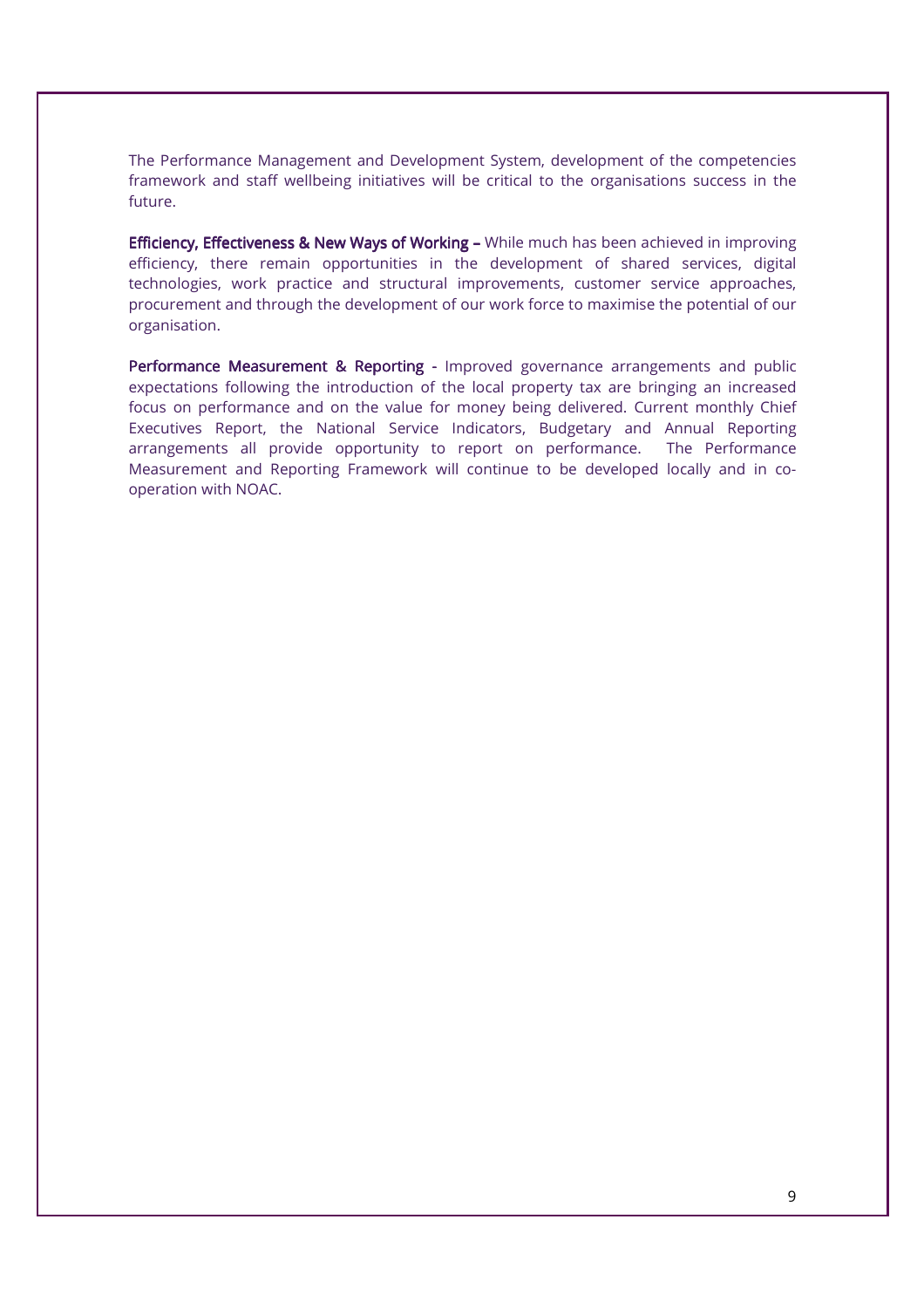## Fingal County Council Mission Statement

"To make Fingal the place of choice to live, work, visit and to do business in Ireland"

## Core Values

Ī I I I Ļ

Ē I I I I I I I I I I I

I I I I I I I I I The following Core Values will inform all of the activities of the Council, shaping the culture of our organisation, guiding the setting of objectives and the delivery of services:

- Democratic and Civic Leadership
- High standards of integrity, transparency and accountability
- Inclusive engagement with communities, citizens and customers
- High quality, accessible services & value for money
- Proactive, Responsive, Innovative and Sustainable approaches
- The commitment and skills of our employees

### Corporate Objectives

A number of corporate objectives will guide the achievement of the mission statement. These objectives cut across the services and activities of all Departments of the Council.

- CO.1 To support and strengthen democracy, good governance, openness and transparency at local level
- CO.2 To lead the creation of an environment in which sustainable development and growth of the Fingal economy is supported
- CO.3 To address the needs of the county in relation to the provision of Infrastructure, Housing and the removal of Homelessness
- CO.4 To develop, support and enhance the quality of life of sustainable, inclusive communities
- CO.5 To respect, protect and enhance the natural and built environments
- CO.6 To strengthen the proposition and marketing of tourism in Fingal
- CO.7 To promote participation in and awareness of Council activities through effective communications, consultation and engagement
- CO.8 To provide quality, effectiveness and value for money in our services and continually improve our approaches to service delivery
- CO.9 To develop the capacity of the organisation through organisational and staff development and the promotion of Safety, Health and Welfare of employees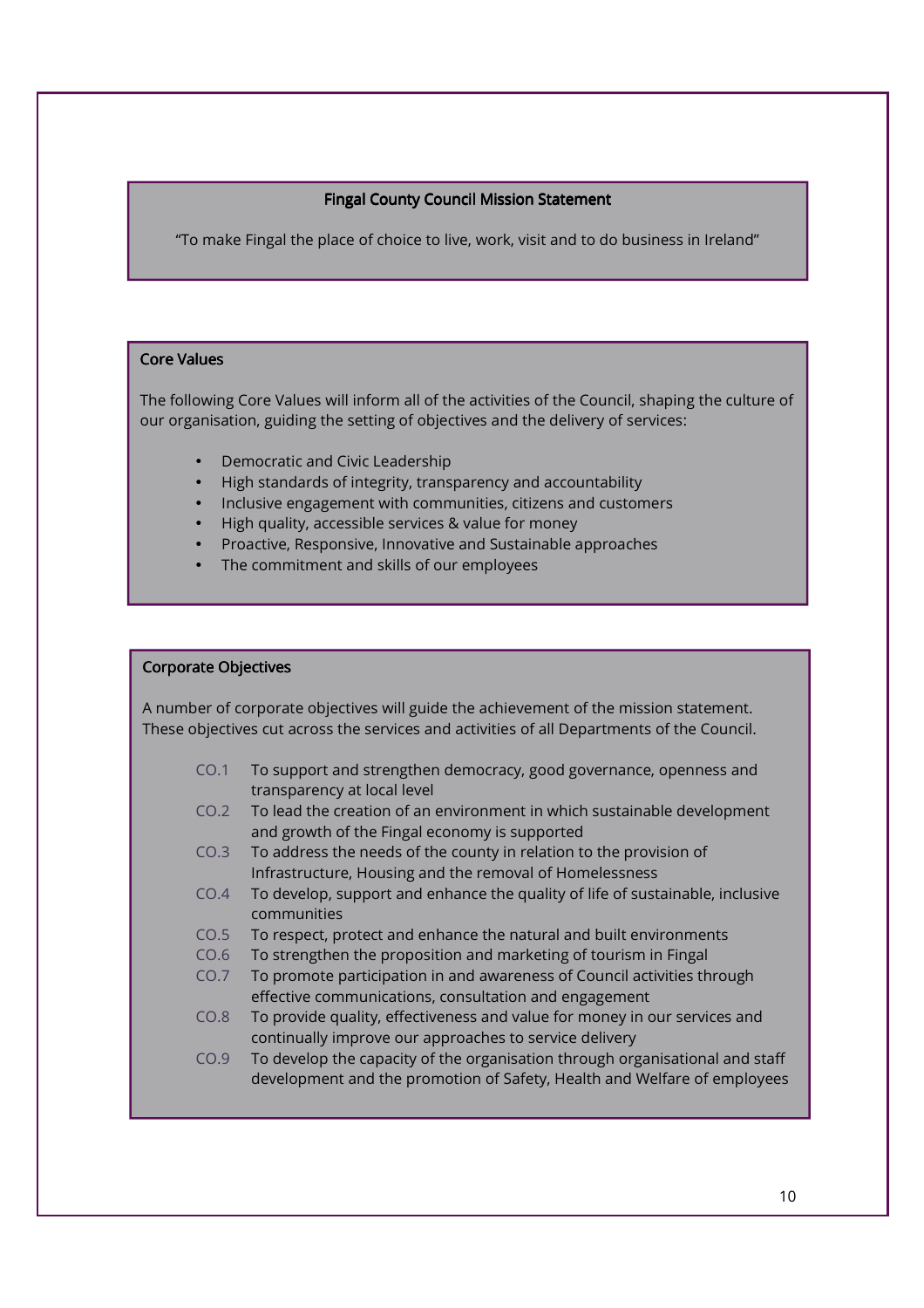## **Supporting Strategies:**

The Supporting Strategies set out below have been devised to achieve the foregoing Corporate Objectives. These strategies will provide a framework within which Annual Service Delivery Plans will set out the principle service objectives and priorities for each functional Directorate.

The Strategies are set out under the Principal Activity and set out the Corporate Objective to which they will contribute.

| <b>Economic Development</b><br>Provision of supports for structured and sustainable economic development of Fingal by planning for,<br>initiating and managing projects that contribute positively to the county's ongoing economic and<br>community development |                                                                                                | Corporate<br><b>Objective</b> |
|------------------------------------------------------------------------------------------------------------------------------------------------------------------------------------------------------------------------------------------------------------------|------------------------------------------------------------------------------------------------|-------------------------------|
| ED <sub>1</sub>                                                                                                                                                                                                                                                  | Support local economic development by promoting Fingal as a                                    | CO <sub>2</sub>               |
|                                                                                                                                                                                                                                                                  | location in which to invest and by developing and implementing<br>sectoral policy initiatives. | CO <sub>6</sub>               |
| FD <sub>2</sub>                                                                                                                                                                                                                                                  | Facilitate the work of the Local Community Development                                         | CO <sub>1</sub>               |
|                                                                                                                                                                                                                                                                  | Committee (LCDC) and Economic, Enterprise and Tourism SPC.                                     | CO <sub>4</sub>               |
| ED <sub>3</sub>                                                                                                                                                                                                                                                  | Deliver the actions set out in Fingal's Local Community & Economic                             | CO <sub>1</sub>               |
|                                                                                                                                                                                                                                                                  | Plan and support the implementation of wider economic,                                         | CO <sub>2</sub>               |
|                                                                                                                                                                                                                                                                  | enterprise and tourism policies at a regional and national level.                              | CO <sub>4</sub>               |
| ED <sub>4</sub>                                                                                                                                                                                                                                                  | Co-ordinate, manage and oversee the implementation of local                                    | CO <sub>4</sub>               |
|                                                                                                                                                                                                                                                                  | community development programmes including the government's                                    |                               |
|                                                                                                                                                                                                                                                                  | Social Inclusion Community and Activation Programme (SICAP) and<br>Leader.                     |                               |
| <b>ED 5</b>                                                                                                                                                                                                                                                      | Foster local enterprise development by delivering business advice,                             | CO <sub>2</sub>               |
|                                                                                                                                                                                                                                                                  | information and financial support through Fingal Local Enterprise                              |                               |
|                                                                                                                                                                                                                                                                  | Office and implement the Annual Enterprise Plan                                                |                               |
| ED <sub>6</sub>                                                                                                                                                                                                                                                  | Implement Fingal's Tourism Strategy, 2015-2018 and other actions                               | CO <sub>4</sub>               |
|                                                                                                                                                                                                                                                                  | to promote tourism in the county.                                                              |                               |
| FD <sub>7</sub>                                                                                                                                                                                                                                                  | Execute property acquisitions and disposals and ensure the                                     | CO <sub>2</sub>               |
|                                                                                                                                                                                                                                                                  | Council's property portfolio, strategic land banks and enterprise                              | CO <sub>3</sub>               |
|                                                                                                                                                                                                                                                                  | centres are utilised to maximise social and economic benefit.                                  |                               |
|                                                                                                                                                                                                                                                                  |                                                                                                |                               |

|              | <b>Planning &amp; Strategic Infrastructure</b><br>Planning for the medium to long term development of the county while managing the day to day<br>development, enforcement and building control of development being undertaken in the county | Corporate<br><b>Objective</b> |
|--------------|-----------------------------------------------------------------------------------------------------------------------------------------------------------------------------------------------------------------------------------------------|-------------------------------|
| <b>PL 1.</b> | Conclude the review of the Fingal County Development Plan and                                                                                                                                                                                 | $\overline{C}$ CO 1           |
|              | set out the strategy and objectives for the sustainable                                                                                                                                                                                       | CO <sub>2</sub>               |
|              | development of the county.                                                                                                                                                                                                                    | CO <sub>3</sub>               |
|              |                                                                                                                                                                                                                                               | CO <sub>4</sub>               |
|              |                                                                                                                                                                                                                                               | CO <sub>5</sub>               |
|              |                                                                                                                                                                                                                                               | CO <sub>6</sub>               |
| <b>PL 2.</b> | Develop a programme that supports increased housing output to                                                                                                                                                                                 | CO <sub>3</sub>               |
|              | meet demand as set out in Construction 2020 A Strategy for a                                                                                                                                                                                  |                               |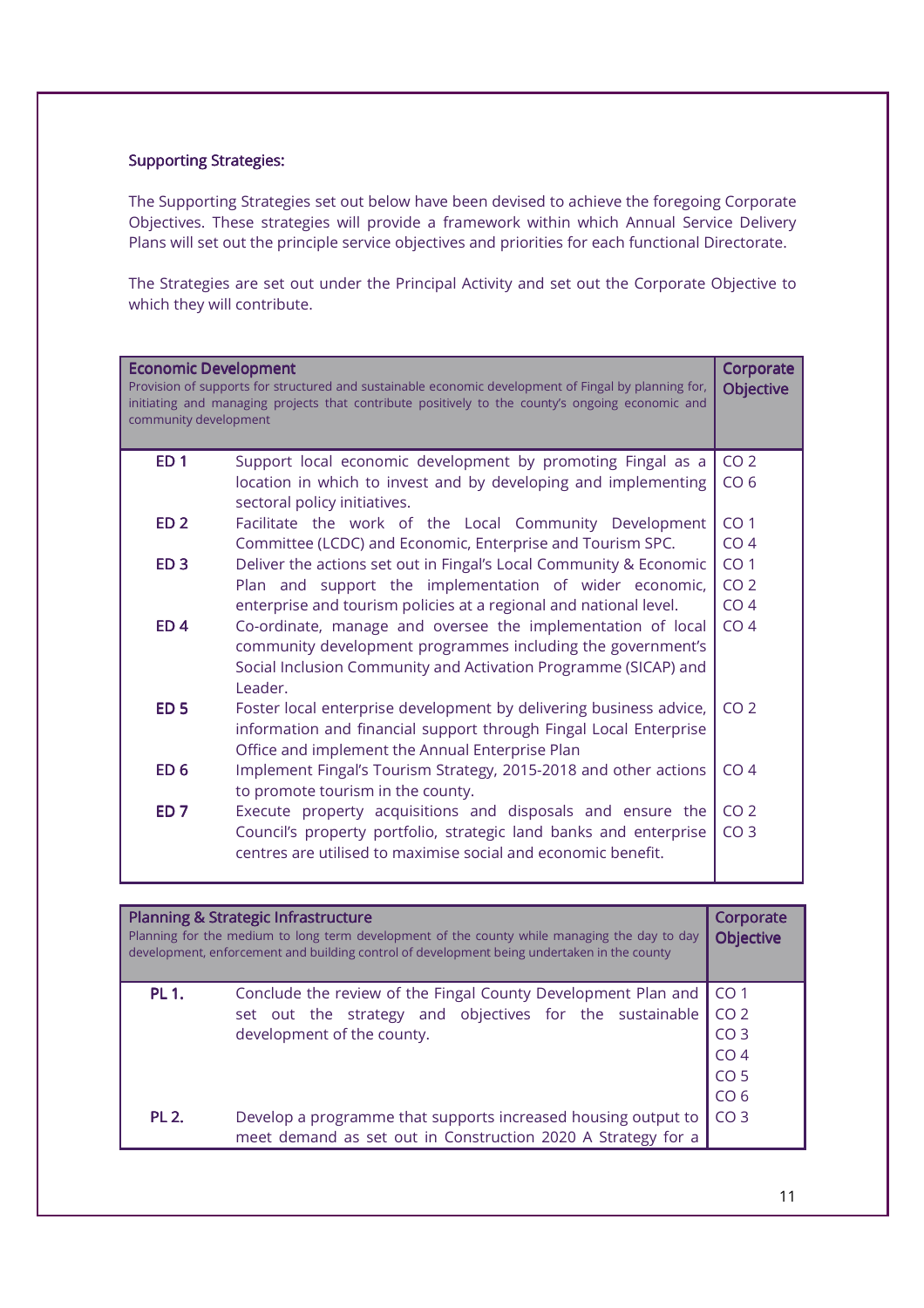|              | Renewed Construction Sector.                                    |                 |
|--------------|-----------------------------------------------------------------|-----------------|
| <b>PL 3.</b> | Collaborate with other stakeholders and statutory providers in  | CO <sub>2</sub> |
|              | developing the essential infrastructure necessary for economic  | CO <sub>3</sub> |
|              | and social development.                                         |                 |
| <b>PL 4.</b> | Contribute to the achievement of a sustainable transport system | CO <sub>2</sub> |
|              | for all the citizens.                                           | CO <sub>3</sub> |
|              |                                                                 | CO <sub>4</sub> |
|              |                                                                 | CO <sub>5</sub> |
| <b>PL 5.</b> | Deliver an effective and efficient development management and   | CO <sub>5</sub> |
|              | enforcement service to the public.                              | CO 8            |
|              |                                                                 |                 |

| <b>Housing Services</b> | Provision of Housing, Accommodation and Estate Management Services to council tenants, to those<br>with a housing need and private householders | Corporate<br><b>Objective</b> |
|-------------------------|-------------------------------------------------------------------------------------------------------------------------------------------------|-------------------------------|
| <b>HS 1.</b>            | Implement the Government Housing Strategy in Fingal                                                                                             | CO <sub>3</sub>               |
| <b>HS 2.</b>            | Address Homelessness in the county                                                                                                              | CO <sub>3</sub>               |
| <b>HS 3.</b>            | Adopt and Implement a progressive County Development Plan<br>2017-2023 that supports the roll out of the Fingal Housing<br>Strategy.            | CO <sub>3</sub>               |
| <b>HS 4.</b>            | Maximise occupancy of social housing stock.                                                                                                     | CO 8                          |
| <b>HS 5.</b>            | Deliver the social housing procurement programme in line with<br>the Fingal Housing Strategy.                                                   | CO <sub>3</sub>               |
| HS 6.                   | Plan, administer and manage the Housing Assistance Payment                                                                                      | CO <sub>8</sub>               |
| <b>HS 7.</b>            | Implement the actions under the Traveller Accommodation                                                                                         | CO <sub>3</sub>               |
|                         | Programme 2014 - 2018                                                                                                                           | CO 8                          |

| <b>Community Services</b><br>Library, Community, Sports and cultural services |                                                                                                                                                            | Corporate<br><b>Objective</b> |
|-------------------------------------------------------------------------------|------------------------------------------------------------------------------------------------------------------------------------------------------------|-------------------------------|
| <b>CS 1.</b>                                                                  | Review the Fingal Community Development Strategic Plan 2010-<br>2015                                                                                       | CO <sub>3</sub>               |
| $CS2$ .                                                                       | Develop a strong Public Participation Network and implement a                                                                                              | CO <sub>4</sub>               |
|                                                                               | Well-Being Plan for the citizens of Fingal.                                                                                                                | CO <sub>7</sub>               |
| CS <sub>3</sub>                                                               | Implement the Arts Plan 2013-2017                                                                                                                          | CO <sub>4</sub>               |
| CS 4.                                                                         | Implement the "Opportunities for All - A strategy for Public<br>Libraries 2013-2017.                                                                       | CO <sub>4</sub>               |
| CS 5.                                                                         | Implement the Sports Strategy - Supporting Sport in Fingal, 2011-<br>2016.                                                                                 | CO <sub>4</sub>               |
| CS 6.                                                                         | Implement the actions under the Fingal Age Friendly Strategy<br>Initiative 2012-2017                                                                       | CO <sub>4</sub>               |
| CS 7.                                                                         | Provide support and assistance to people, emerging and<br>established communities to access services, participate in and<br>contribute to their community. | CO <sub>4</sub>               |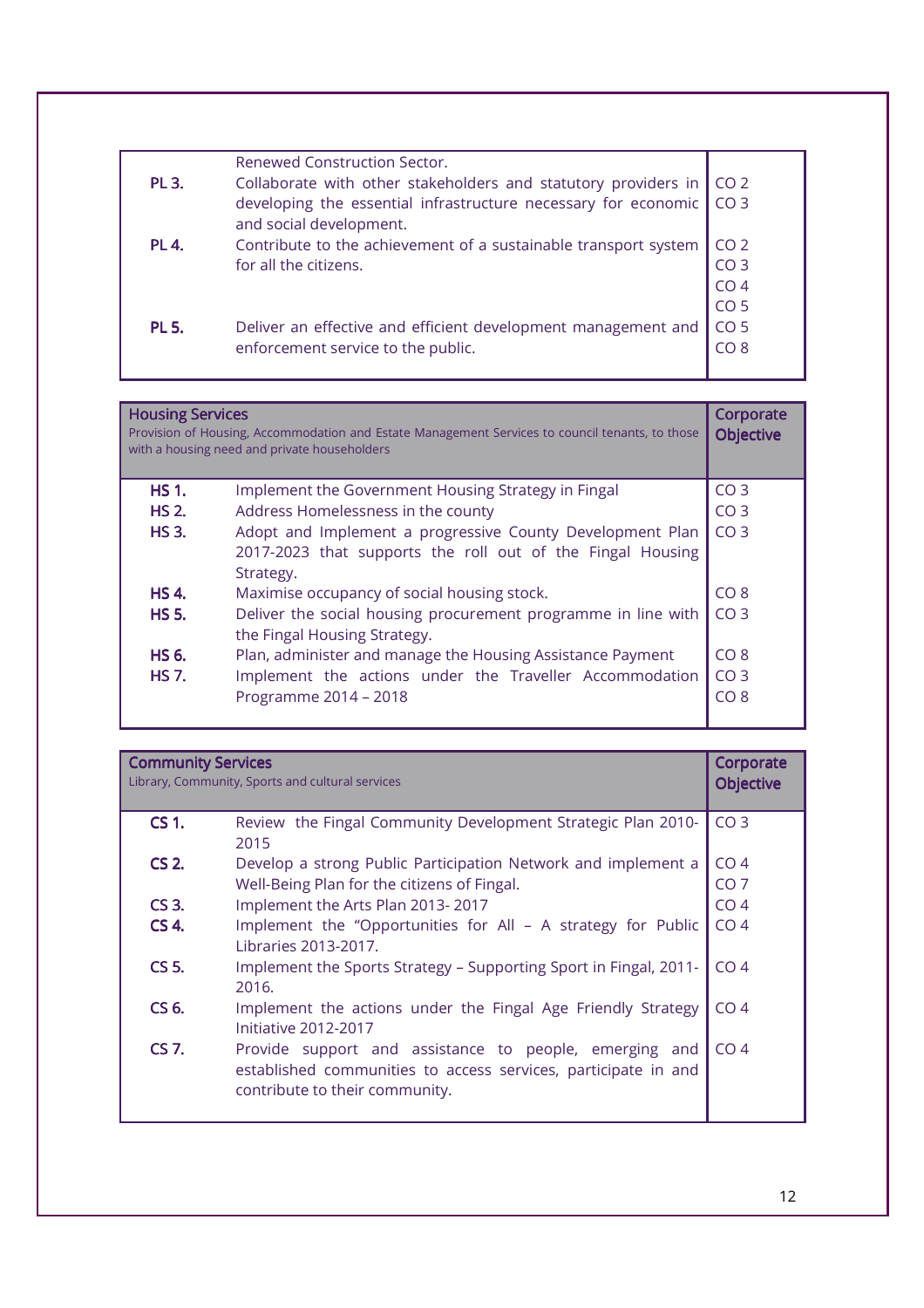| <b>Environment &amp; Water Services</b><br>Develop and implement sustainable policies for the protection of our environment and to safeguard<br>the provision and distribution of high quality drinking water supply and the treatment and disposal<br>of waste waters |                                                                                                                         | Corporate<br><b>Objective</b> |
|------------------------------------------------------------------------------------------------------------------------------------------------------------------------------------------------------------------------------------------------------------------------|-------------------------------------------------------------------------------------------------------------------------|-------------------------------|
| <b>ENW 1.</b>                                                                                                                                                                                                                                                          | Develop an adaptation policy regime in line with the National<br>Climate Change Adaptation Framework & Dublin's Climate | CO <sub>5</sub>               |
|                                                                                                                                                                                                                                                                        | <b>Change Strategy</b>                                                                                                  | CO <sub>5</sub>               |
| <b>ENW 2.</b>                                                                                                                                                                                                                                                          | Protect and enhance the natural environment of Fingal through                                                           |                               |
|                                                                                                                                                                                                                                                                        | effective education, awareness, monitoring and enforcement of<br>national and local legislation and policy.             | CO <sub>8</sub>               |
| <b>ENW 3.</b>                                                                                                                                                                                                                                                          | Improve energy efficiency by 3% per year and an overall target of                                                       |                               |
|                                                                                                                                                                                                                                                                        | 33% by 2020.                                                                                                            | CO <sub>5</sub>               |
| ENW 4.                                                                                                                                                                                                                                                                 | Act as Irish Water's agents under the Service Level Agreement                                                           | CO <sub>8</sub>               |
|                                                                                                                                                                                                                                                                        | that was adopted on 1 January 2014.                                                                                     | CO <sub>5</sub>               |
| <b>ENW 5.</b>                                                                                                                                                                                                                                                          | Implementation of the Eastern and Midlands Region Waste                                                                 |                               |
|                                                                                                                                                                                                                                                                        | Management Plan 2015-2021 and the River Basin Management                                                                |                               |
|                                                                                                                                                                                                                                                                        | Plan 2015-2021.                                                                                                         |                               |

| <b>Operational Services -</b><br>The general maintenance of regional and local roads, parks and public open spaces along with<br>landscaping, tree maintenance, litter collection, beaches, harbours and public conveniences |                                                                                                   | Corporate<br><b>Objective</b> |
|------------------------------------------------------------------------------------------------------------------------------------------------------------------------------------------------------------------------------|---------------------------------------------------------------------------------------------------|-------------------------------|
| <b>OP 1.</b>                                                                                                                                                                                                                 | Improve accessibility for citizens                                                                | CO <sub>4</sub>               |
| <b>OP 2.</b>                                                                                                                                                                                                                 | Provide safe transport infrastructure                                                             | CO <sub>3</sub>               |
|                                                                                                                                                                                                                              |                                                                                                   | CO <sub>8</sub>               |
| <b>OP 3.</b>                                                                                                                                                                                                                 | Deliver core operational services in the most efficient and<br>effective manner possible.         | CO <sub>8</sub>               |
| <b>OP 4.</b>                                                                                                                                                                                                                 | Train and resource personnel to meet the demands of the<br>citizens across all operational areas. | CO <sub>9</sub>               |
| <b>OP 5.</b>                                                                                                                                                                                                                 | Keep our beaches clean and free from pollution                                                    | CO <sub>5</sub>               |
|                                                                                                                                                                                                                              |                                                                                                   | CO 8                          |
| OP 6.                                                                                                                                                                                                                        | Manage and maintain the four Harbours in Fingal<br>to an<br>acceptable standard.                  | CO <sub>8</sub>               |

| <b>Corporate Affairs</b><br>Provision of support for the democratic functions and corporate support and strategic planning to<br>the organisation |                                                                                                                                                  | Corporate<br><b>Objective</b> |
|---------------------------------------------------------------------------------------------------------------------------------------------------|--------------------------------------------------------------------------------------------------------------------------------------------------|-------------------------------|
| CA 1.                                                                                                                                             | Support the Elected Members in delivering their policy making,<br>oversight and representational roles                                           | CO <sub>1</sub>               |
| CA 2.                                                                                                                                             | strong executive business<br>Provide<br>management,<br>risk<br>management, procurement, audit and corporate governance<br>structures and systems | CO <sub>1</sub>               |
| CA 3.                                                                                                                                             | Measure and Report on the performance of the organisation                                                                                        | CO <sub>1</sub><br>CO 7       |
| CA 4.                                                                                                                                             | Provide a consistent and high quality customer service and<br>complaints handling approach across the organisation                               | CO <sub>8</sub><br>CO 7       |
| CA 5                                                                                                                                              | Develop strategies and channels that use literacy<br>friendly                                                                                    |                               |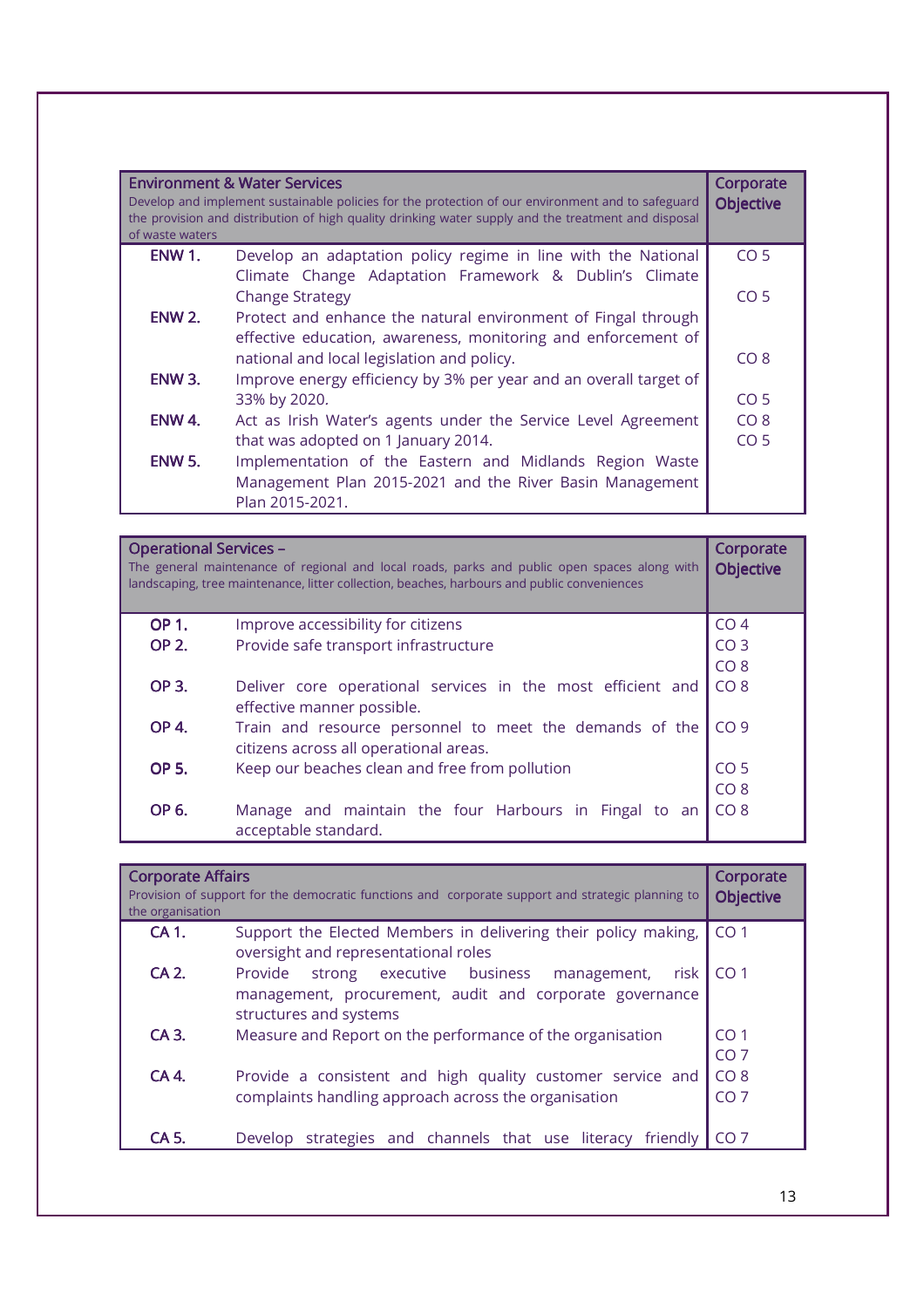|              | techniques to promote the County, the work of the Council and $\vert$ CO 8 |                 |
|--------------|----------------------------------------------------------------------------|-----------------|
|              | enable effective communication, consultation and engagement                |                 |
|              | with people and organisations                                              |                 |
| CA 6.        | Implement the Fingal County Council Irish Language Scheme                  | CO <sub>7</sub> |
|              | $5015 - 2018$                                                              |                 |
| <b>CA 7.</b> | Make information available and accessible and ensure a culture             | CO <sub>1</sub> |
|              | of openness exists within the organisation                                 |                 |
| CA 8.        | Promote and Implement the Public Sector Duty obligations of the            | CO <sub>8</sub> |
|              | organisation                                                               | CO 9            |

|              | <b>Information, Communication and Digital Services</b><br>Provision of information technology and digital services to the organisation                                  | Corporate<br><b>Objective</b> |
|--------------|-------------------------------------------------------------------------------------------------------------------------------------------------------------------------|-------------------------------|
| IT 1.        | Develop and Implement a ICT & Digital Strategy for the<br>organisation                                                                                                  | CO <sub>8</sub>               |
| <b>IT 2.</b> | Optimise infrastructure, systems and services to enable Citizens,<br>Staff and Councillors to utilise technologies.                                                     | CO <sub>8</sub>               |
| IT 3.        | Innovate and lead on projects that support the analysis, design<br>and deployment of innovative business processes                                                      | CO <sub>8</sub>               |
| IT 4.        | Use and expand ICT technologies such as Intranet, online, GIS,<br>data analytics, performance and knowledge management<br>systems to improve performance and efficiency | CO <sub>8</sub>               |
| IT 5.        | Promote a culture of continuous improvement and support<br>project management techniques across the organisation                                                        | CO <sub>8</sub>               |

| <b>Human Resource Management</b><br>Provision of Human Resource Management services to the organisation |                                                                  | Corporate<br><b>Objective</b> |
|---------------------------------------------------------------------------------------------------------|------------------------------------------------------------------|-------------------------------|
| <b>HR1.</b>                                                                                             | Promote the development of a culture that allows staff to reach  | CO <sub>9</sub>               |
|                                                                                                         | their full potential and to contribute positively to the Council |                               |
| <b>HR 2.</b>                                                                                            | Support staff and organisational development through the         | CO <sub>9</sub>               |
|                                                                                                         | implementation of the Performance Management Development         |                               |
|                                                                                                         | System, Competency Frameworks and development programmes         |                               |
| <b>HR3.</b>                                                                                             | Optimise staff deployment and opportunity through Work Force     | CO <sub>9</sub>               |
|                                                                                                         | Planning, succession and mobility programmes                     |                               |
| <b>HR4.</b>                                                                                             | Improve staff engagement and communication structures            | CO <sub>9</sub>               |
|                                                                                                         | through PMDS, line management and improvement of internal        |                               |
|                                                                                                         | communications channels                                          |                               |
| <b>HR 5.</b>                                                                                            | Promote staff wellbeing through occupational health and          | CO <sub>9</sub>               |
|                                                                                                         | wellbeing, diversity and equality programmes                     |                               |
| HR 6.                                                                                                   | Adopt best practice in relation to all Health & Safety matters   | CO <sub>9</sub>               |

| <b>Financial Services</b><br>Provision of Financial Management advice and services to the organisation |                                                                |  | Corporate<br><b>Objective</b> |                 |  |  |
|--------------------------------------------------------------------------------------------------------|----------------------------------------------------------------|--|-------------------------------|-----------------|--|--|
| F1.                                                                                                    | Advance the delivery of the Council's adopted Capital CO 3     |  |                               |                 |  |  |
|                                                                                                        | Programmes subject to available funding                        |  |                               |                 |  |  |
| F <sub>2</sub>                                                                                         | Monitor the short and long term financing needs of the Council |  |                               | CO <sub>9</sub> |  |  |
| F3.                                                                                                    | Optimise the use of resources and obtain value for money       |  |                               | CO <sub>9</sub> |  |  |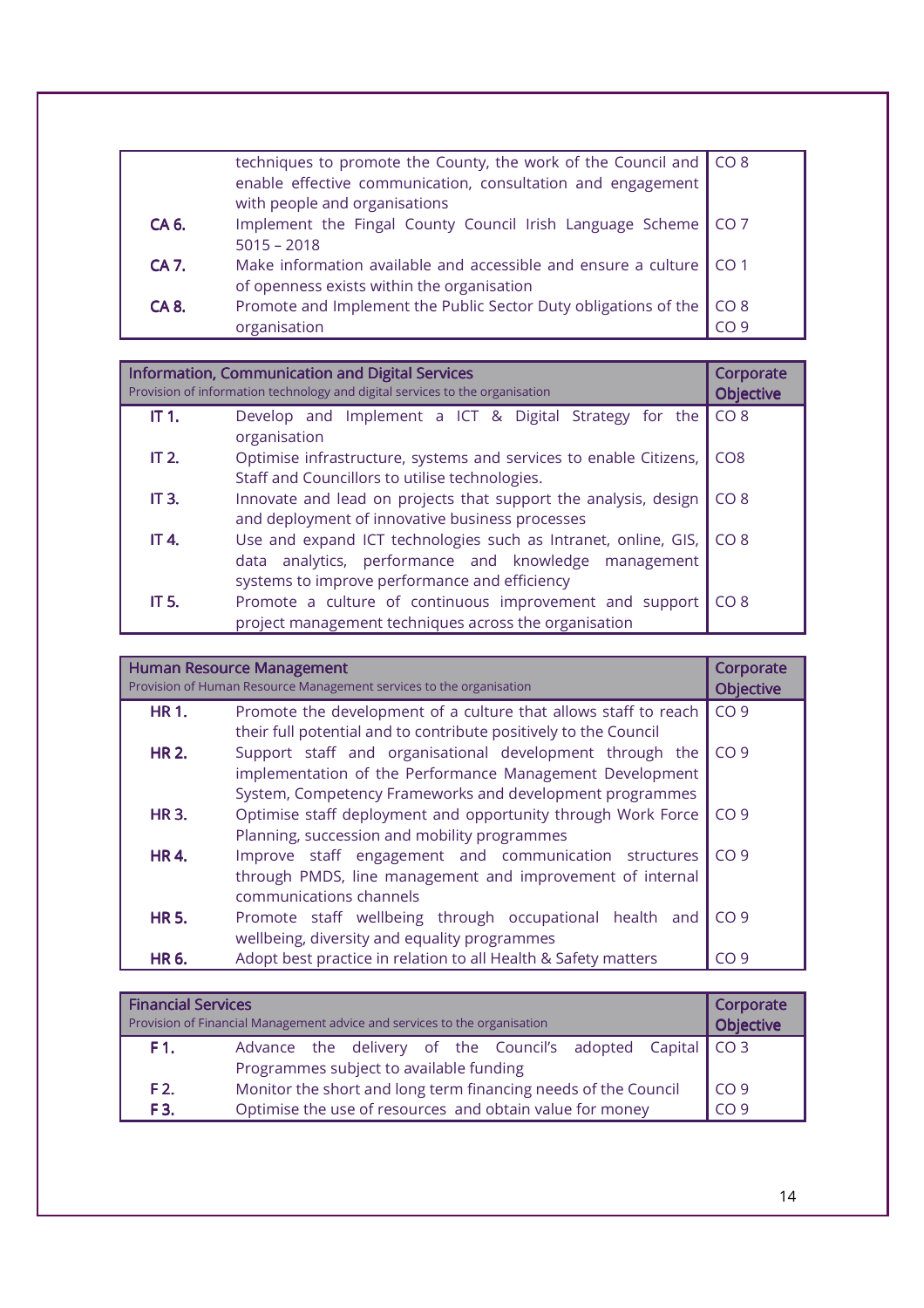| <b>Architectural Services</b><br>Provision of Architectural advice and services to the organisation |                                                                                                                                                                 | Corporate<br><b>Objective</b> |
|-----------------------------------------------------------------------------------------------------|-----------------------------------------------------------------------------------------------------------------------------------------------------------------|-------------------------------|
| AR 1.                                                                                               | Provide quality architectural design, conservation, urban design,<br>building procurement and quantity surveying services to all<br>departments of the Council. | $\big $ CO 8                  |
| AR 2.                                                                                               | Prepare a Swords Castle Architectural Masterplan proposing CO 4<br>works and measures which will regenerate Swords Castle and its   CO 5<br>environs.           | CO 6                          |

| <b>Legal Services</b>                                      |                                                                                                                                                                                                                                       | Corporate |
|------------------------------------------------------------|---------------------------------------------------------------------------------------------------------------------------------------------------------------------------------------------------------------------------------------|-----------|
| Provision of legal advice and services to the organisation |                                                                                                                                                                                                                                       | Objective |
| $-L1.$                                                     | Provide a comprehensive in-house legal service to the Chief   CO 8<br>Executive and all of the Council's Departments relating to the<br>broad and varied range of statutory functions that the local<br>authority is responsible for. |           |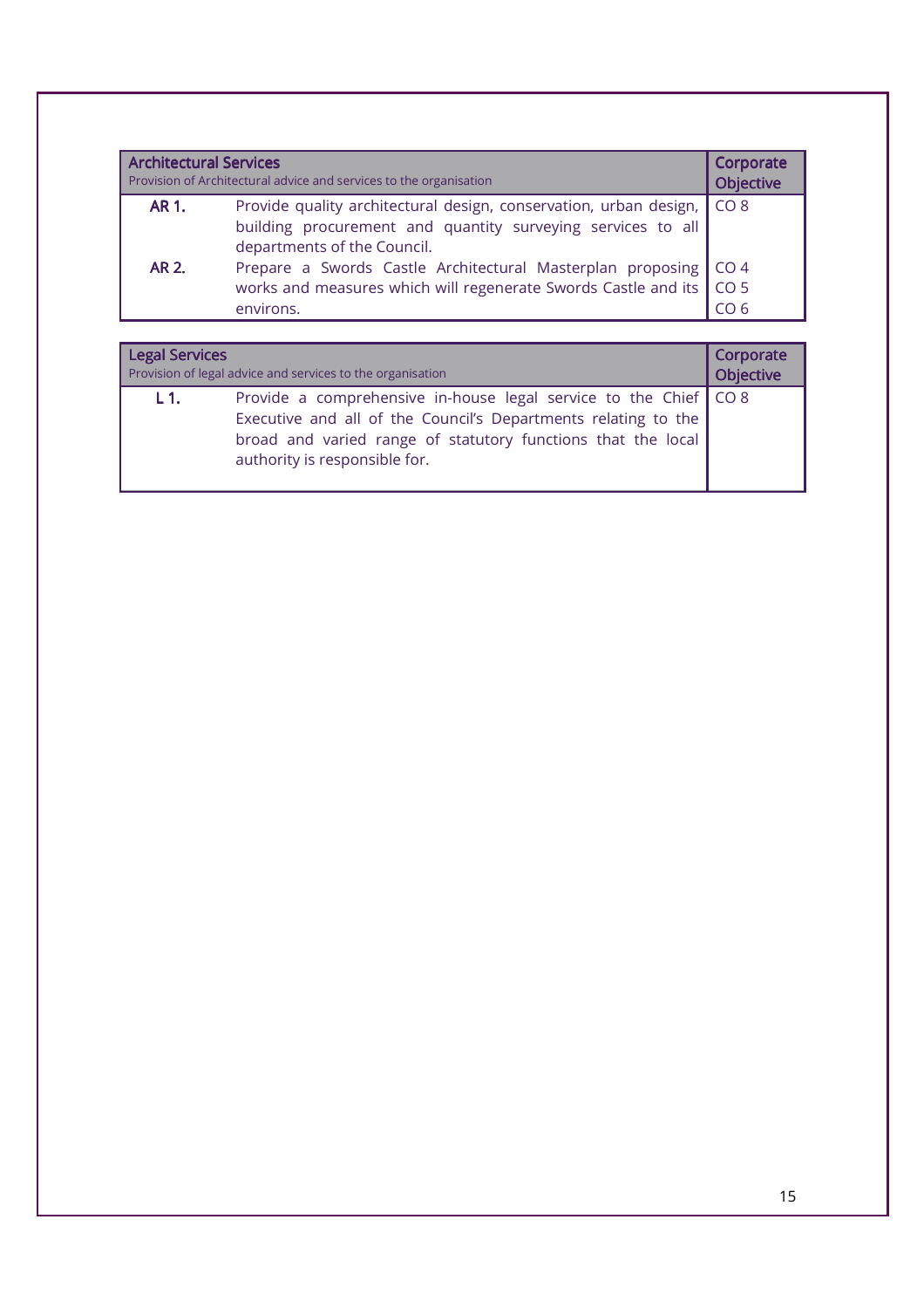## Implementation and Monitoring

This Corporate Plan sets out the framework within which the delivery of services is planned in each year covered by the Plan.

Annual Service Delivery Plans will be set out, in line with the Annual Budget, the principle service objectives and priorities for adoption each year by the Council. Individual Directorates will develop these service objectives, under the guidance of the Supporting Strategies set out in the Corporate Plan. Once adopted, these service objectives and priorities will provide the basis for Operational Planning and Performance Management & Development System (PMDS) within each Department. In this way, the link between individual actions undertaken by staff in their day to day work will be clearly linked back to the achievement of the Council's corporate objectives and mission. This business planning structure is set out below -



Through the annual service delivery planning and budgetary processes, the Corporate Plan objectives will also be linked to the risk management, performance measurement and service indicator frameworks developed locally and at national level by the National Oversight & Audit Commission (NOAC). These will be reported to the Council, the Audit Committee and NOAC as appropriate.

An Annual Progress Report on the Corporate Plan will be reviewed by the Members as part of the annual budget process while mid-year and end of year reports will be presented on the Annual Service Delivery Plans. Monthly updates on specific items will be provided through the Chief Executives Monthly Management Report.

The National Oversight and Audit Commission (NOAC) will monitor the adequacy of the Corporate Plan and any recommendations made by NOAC will be reviewed by the Corporate Policy Group. Once reviewed, this Corporate Plan will be made available through publishing on the Council's website and copies will be made available for circulation as necessary.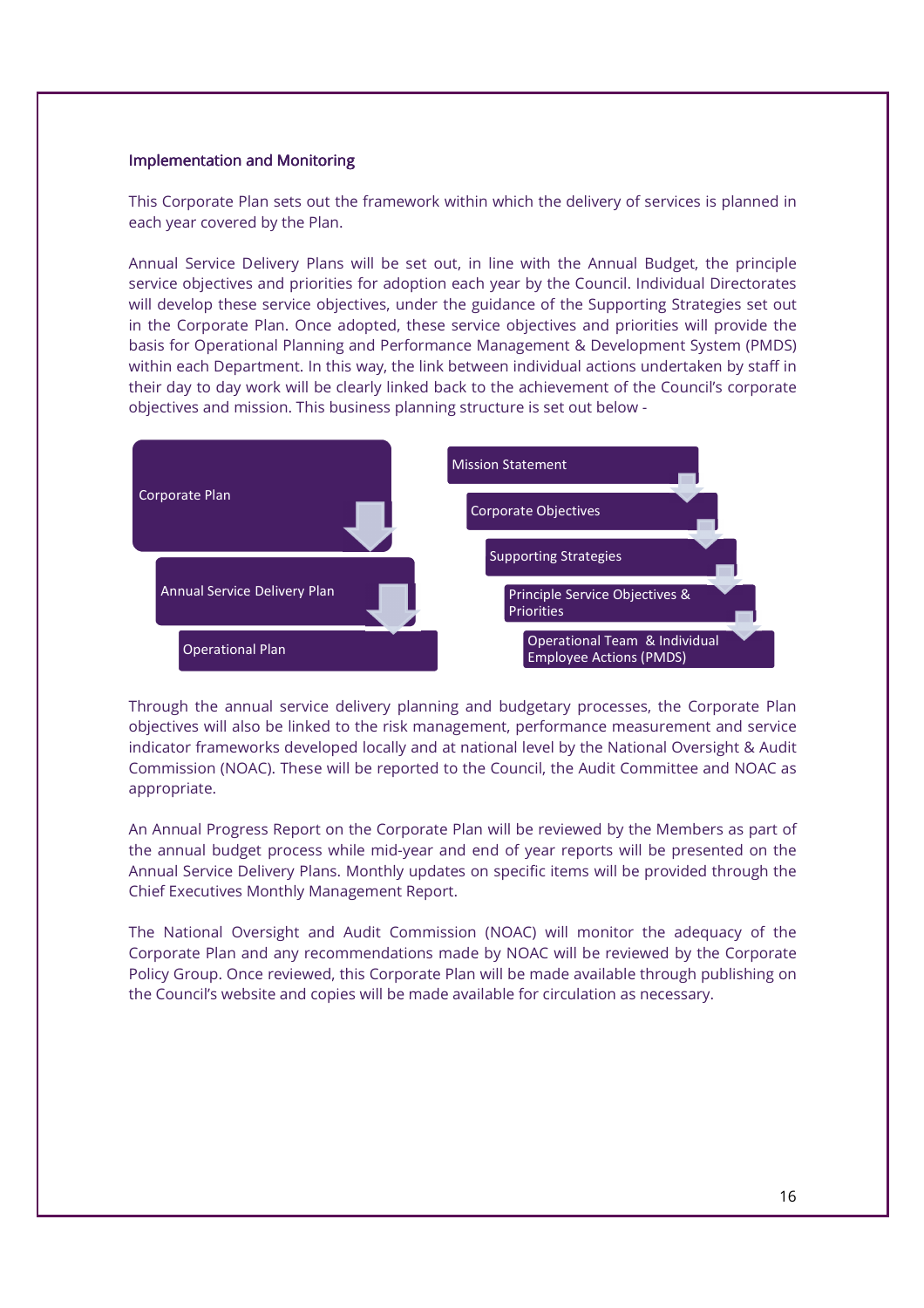## Appendix 1 - Committees of the Council

## County Council

The County Council is the policy decision making body and meets on a monthly basis with separate meetings for the Annual General Meeting and the adoption of the Annual Budget. It consists of 40 Members elected every 5 years. The current Council took up office in June 2014 and will last until June 2019.

The role of Mayor is put forward for election at the Annual General Meeting in June of each year.

## Area Committees:

Business of a more local nature is assigned to Area Committees of which there are 3 -

- Castleknock/Mulhuddart Area Committee 15 Members
- Balbriggan/Swords Area Committee 17 Members
- Howth/Malahide Area Committee 8 Members

The role of Area Chairperson is put forward for election each year.

## Corporate Policy Group:

The Corporate Policy Group (CPG) advises and assists the elected Council in the formulation, development, monitoring and review of policy. It consists of the Mayor, as Chair, and the Chairpersons of six Strategic Policy Committees

### Strategic Policy Committees:

Strategic Policy Committees formulate, develop, monitor and review policy which relates to the functions of the Council. The SPCs are made up of elected Members and nominees from sectoral interest bodies associated with the particular are of focus of the committee. The SPC Chair is elected for the full 5 year term of the Council.

| Transportation                          |    |     |  |
|-----------------------------------------|----|-----|--|
| Housing                                 |    | 1 C |  |
| Art, Culture, Heritage & Community      | 9  |     |  |
| Planning & Strategic Infrastructure     | 12 |     |  |
| <b>Water &amp; Environment Services</b> |    |     |  |
| Economic Development & Enterprise       |    |     |  |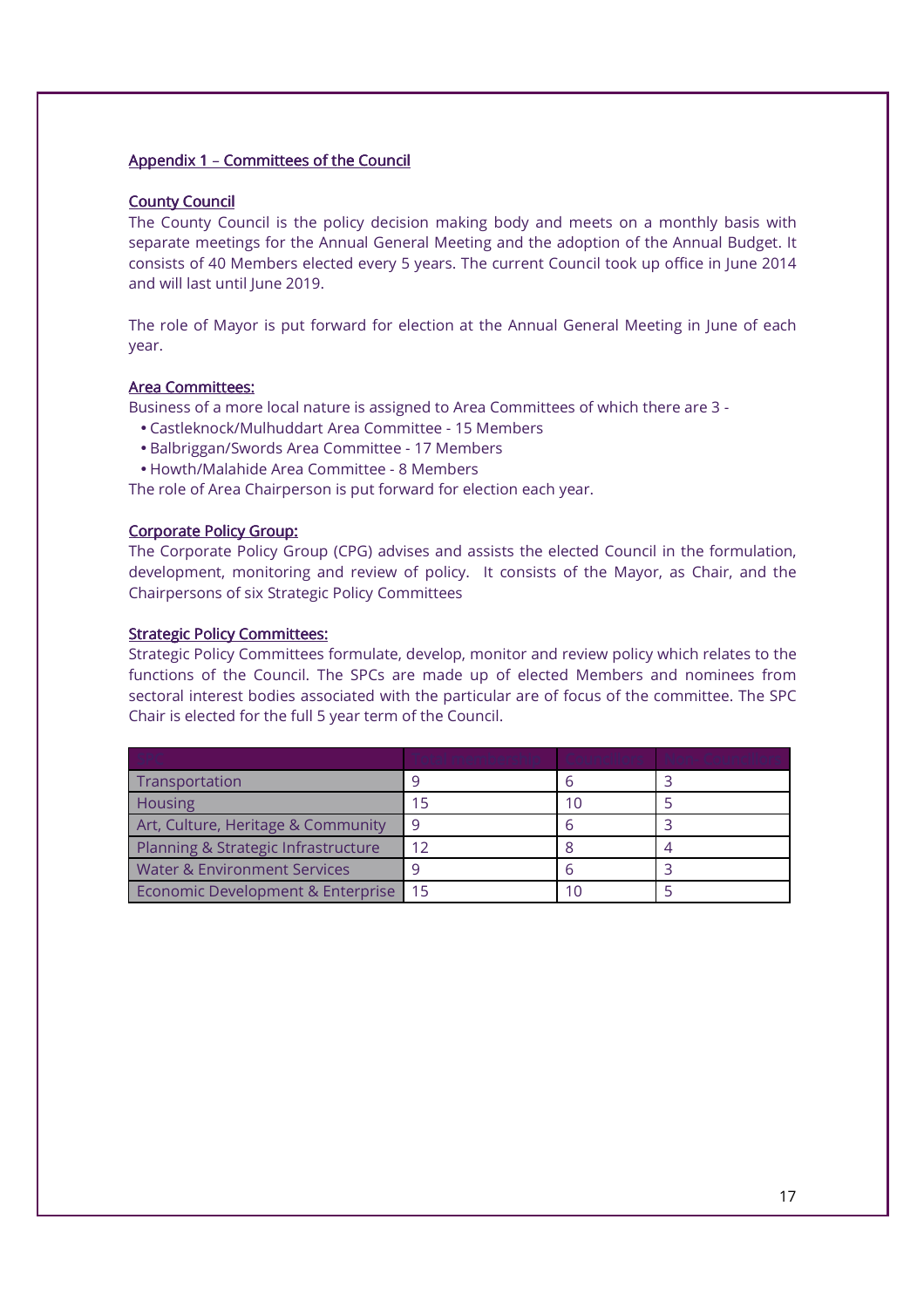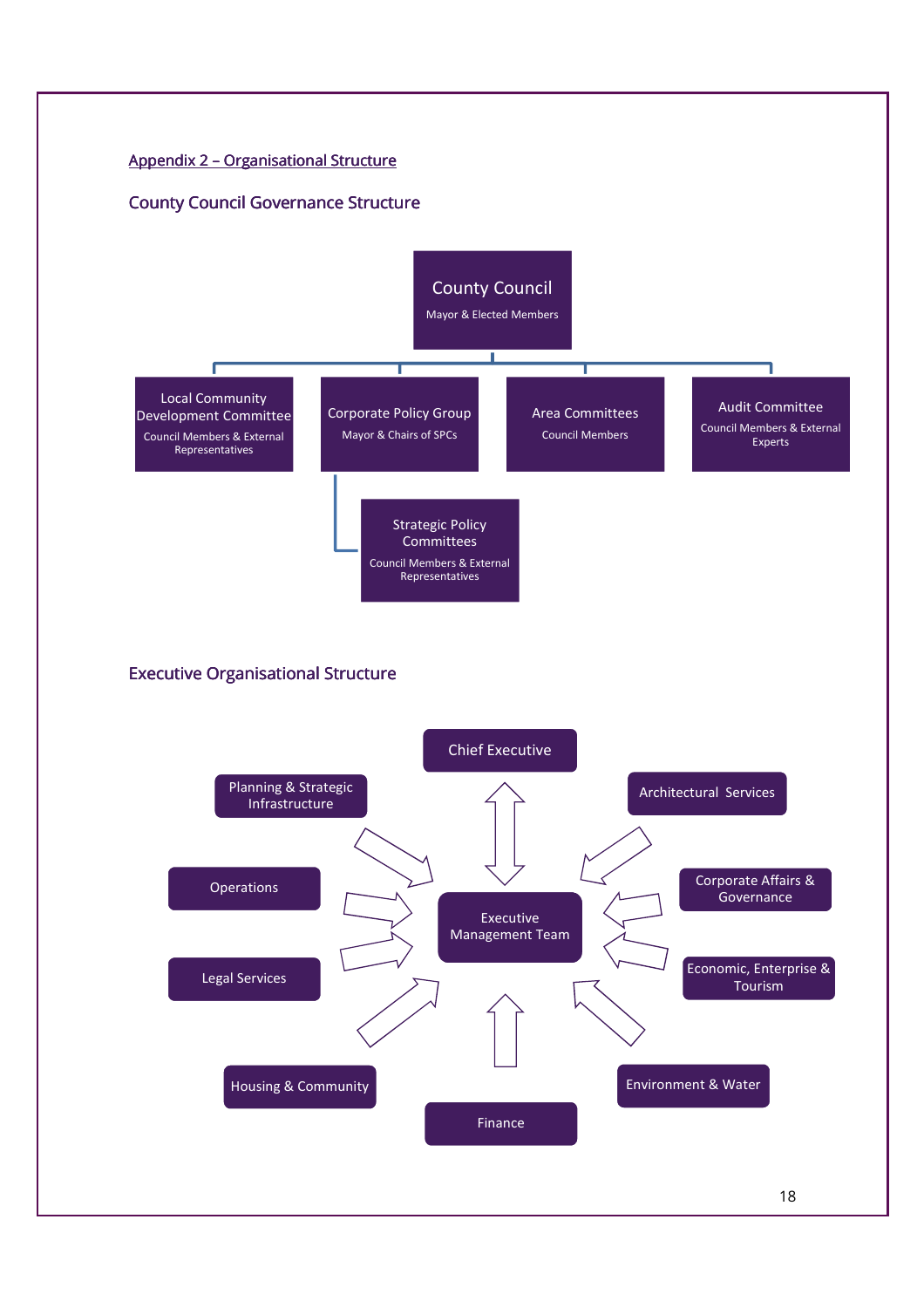## Appendix 3 - Strategy & Policy Documents relevant to Fingal County Council National/EU

- Role of Fingal County Council in progressing and playing its part in existing relevant national policies and existing/future nation partnership agreements
- National Development Plan for the period to 2016
- Infrastructure & Capital Investment Programme and associated strategies
- DECLG Strategy Statement 2011 2014 and any subsequent Strategy Statements
- National Spatial Strategy
- Public Service Reform Plan 2014-2016
- Construction 2020 A Strategy for a Renewed Construction Sector
- Homelessness Policy Statement 2013
- Traveller Accommodation Programme 2014 2018
- Keeping Communities Safe Fire Services Framework
- National Climate Change Adaptation Framework
- National Disability Strategy
- National Housing Strategy for People with a Disability 2011-2016
- Social Housing Strategy
- Action Programme for Effective Local Government, Putting People First
- Implementation Plan on the State's Response to Homelessness
- "Opportunities for All" A Strategy for Public Libraries 2013 2017
- Medium-Term Economic Strategy 2014-2020, Action Plan for Jobs, Construction 2020
- Our Sustainable Future a Framework for Sustainable Development for Ireland
- Open Government Partnership Ireland National Action Plan 2014-2016
- National Policy Framework for Children 2014-2020
- Food Harvest 2020
- Making it Happen Growing Enterprise for Ireland
- Delivering our Green Potential Government Policy Statement on Growth and Employment in the Green Economy
- Developing a Green Enterprise
- Our Cities: Drivers of National Competitiveness
- Energising Ireland's Rural Economy Commission for the Economic Development of Rural Areas (CEDRA)
- Local Government Sectoral Strategy to Promote Employment and Support Local Enterprise – "Supporting Economic Recovery and Jobs – Locally"
- Supporting Enterprise, Local Development and Economic Growth
- Fingal Age Friendly County Strategy 2012-2017 + (Revised Strategy)
- World Health Organisations Global Friendly Cities Guide
- National Positive Ageing Strategy
- Dublin Declaration of Age Friendly Cities & Communities 2013
- Straiteis 20 bliain don Ghaeilge 2010 2030

## **Regional**

- Regional Planning Guidelines & Regional Spatial and Economic Strategies other local authorities best practice
- The Regional Indicators Report monitoring Framework for the Implementation of the Regional Planning Guidelines
- Regional Waste Management Plan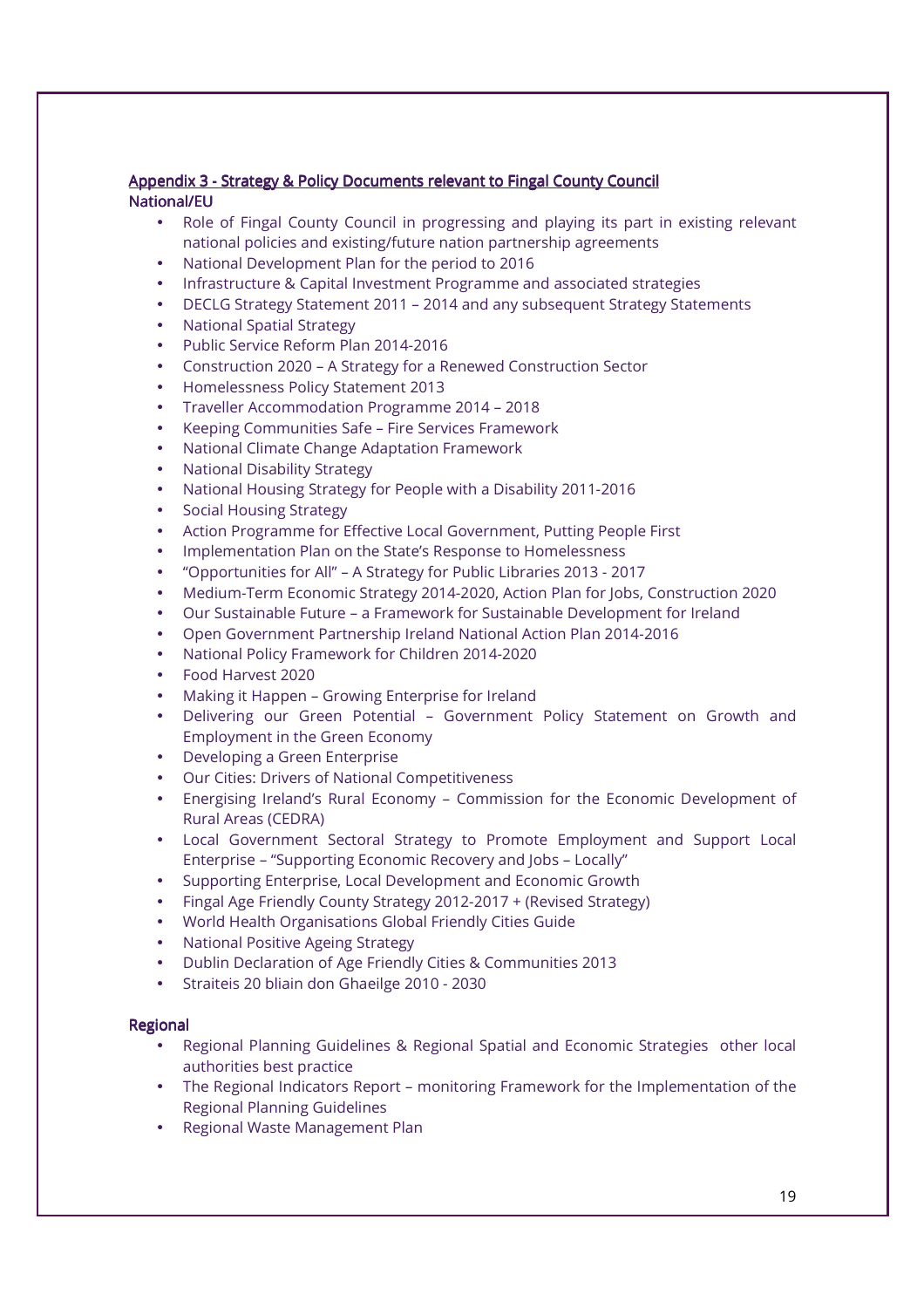- River Basin Management Plan
- Strategy Plans of other Regional Bodies, for example, HSE, Garda Síochána
- EIP European Innovation Partnership on Active & Healthy Ageing Action Plan

## Local

- Fingal County Development Plan 2011-2017
- Local Area Plans & Studies
- Fingal Heritage Plan
- Local Economic & Community Plan
- Fingal PPN Well-Being Plan
- Fingal Leisure Strategy
- Biodiversity Strategy
- Tree Strategy
- Arts Plan date 2013 2017
- Sports Strategy Supporting Sport in Fingal 2011 2016
- Housing Strategy.
- Fingal Community Development Strategic Plan 2010 2015
- Fingal Disability Implementation Plan 2008 2010
- Skerries Age Friendly Town Action Plan
- Fingal County Council Irish Language Scheme 2015 18

## Appendix 4 - Consultees

### Internal: Internal:

- Fingal County Council Councillors
- Corporate Policy Group
- Strategic Policy Committees & Council associated committees
- Council Staff

## External: External:

- Fingal PPN & Associated groups
- Advertised through Fingal County Council Website & Public Consultation Portal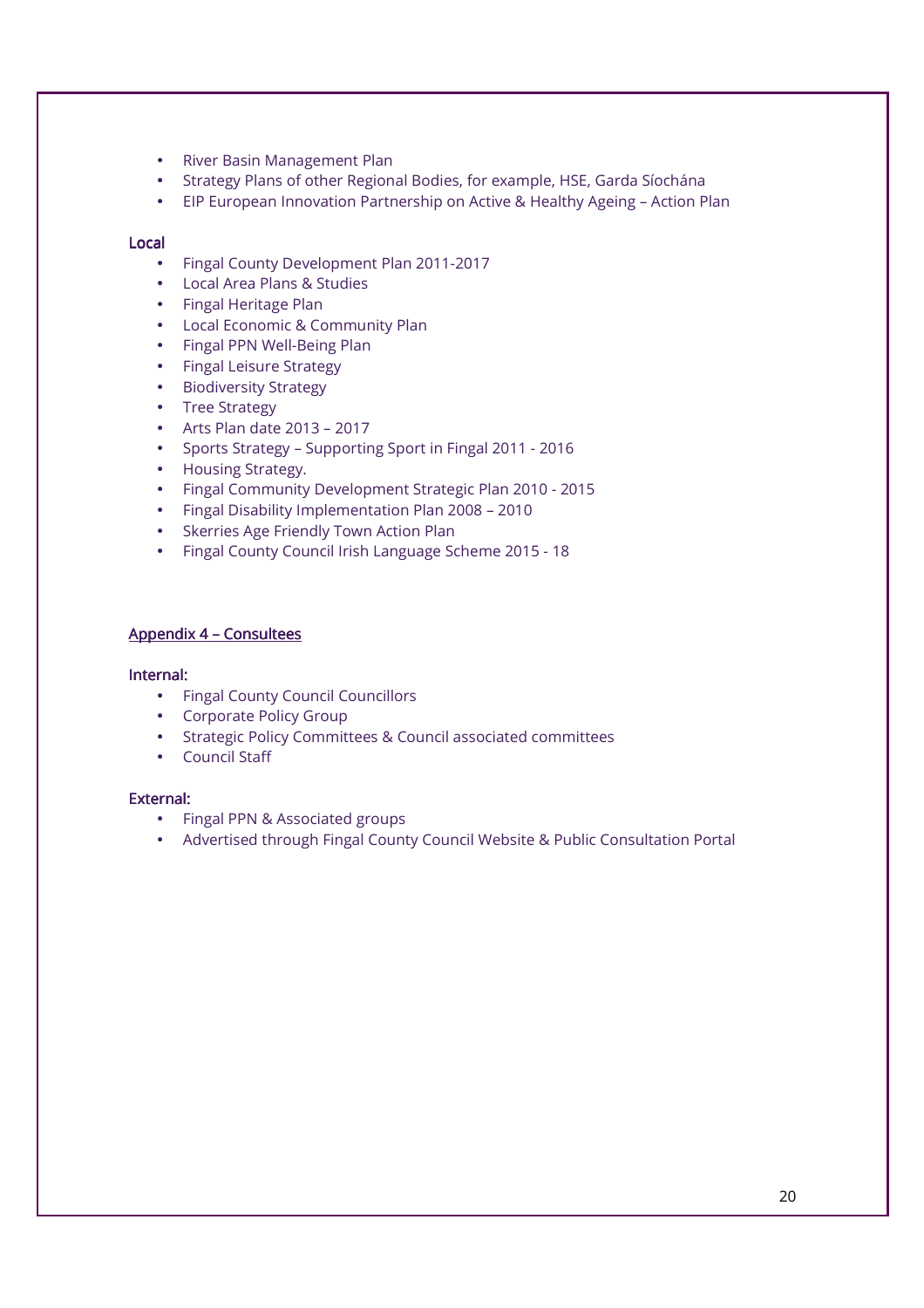## Appendix 5 - Elected Members, Fingal County Council

# BALBRIGGAN ELECTORAL AREA



















David O'Connor, Malachy Quinn, Vacancy, Independent Sinn Féin Fine Gael. Independent



# CASTLEKNOCK ELECTORAL AREA











Alliance

Natalie Treacy, Sinn Féin

# HOWTH MALAHIDE ELECTORAL AREA









Jimmy Guerin, David Healy, Anthony Lavin, Brian McDonagh, Daire Ní Laoi, Eoghan O'Brien, Labour Party





Social Democrats Renua

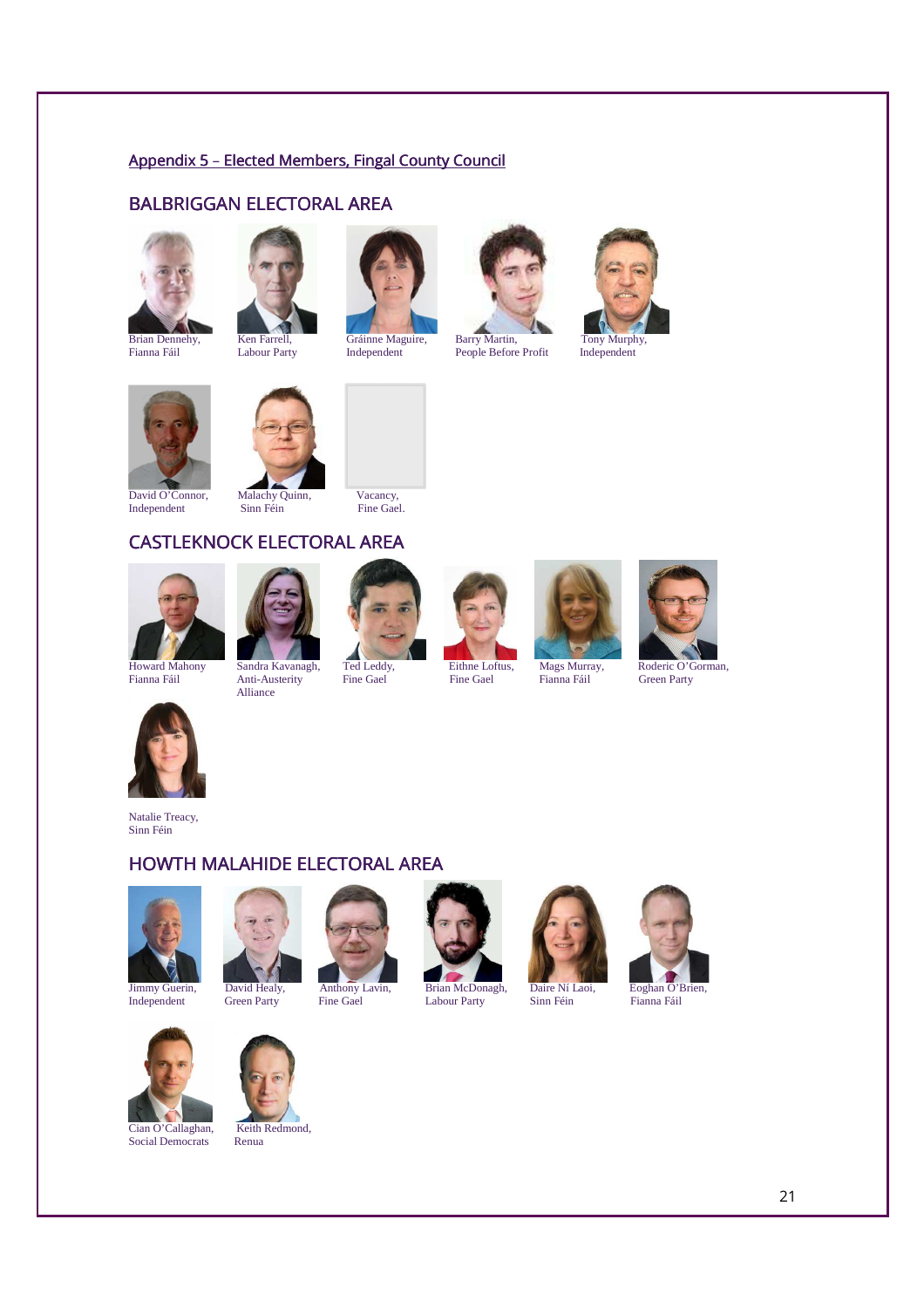# MULHUDDART ELECTORAL AREA





Fine Gael Sinn Féin Anti-Austerity Sinn Féin Labour Party Independent **Alliance** 







Lorna Nolan, Matthew Waine<br>Independent Anti-Austerity Anti-Austerity Alliance





Fianna Fáil Anti-Australia<br>Anti-Australia<br>Sinn Fáil I



Alliance











**Justin Sinnott, Duncan Smith,<br>Independent Labour Party** 



Labour Party